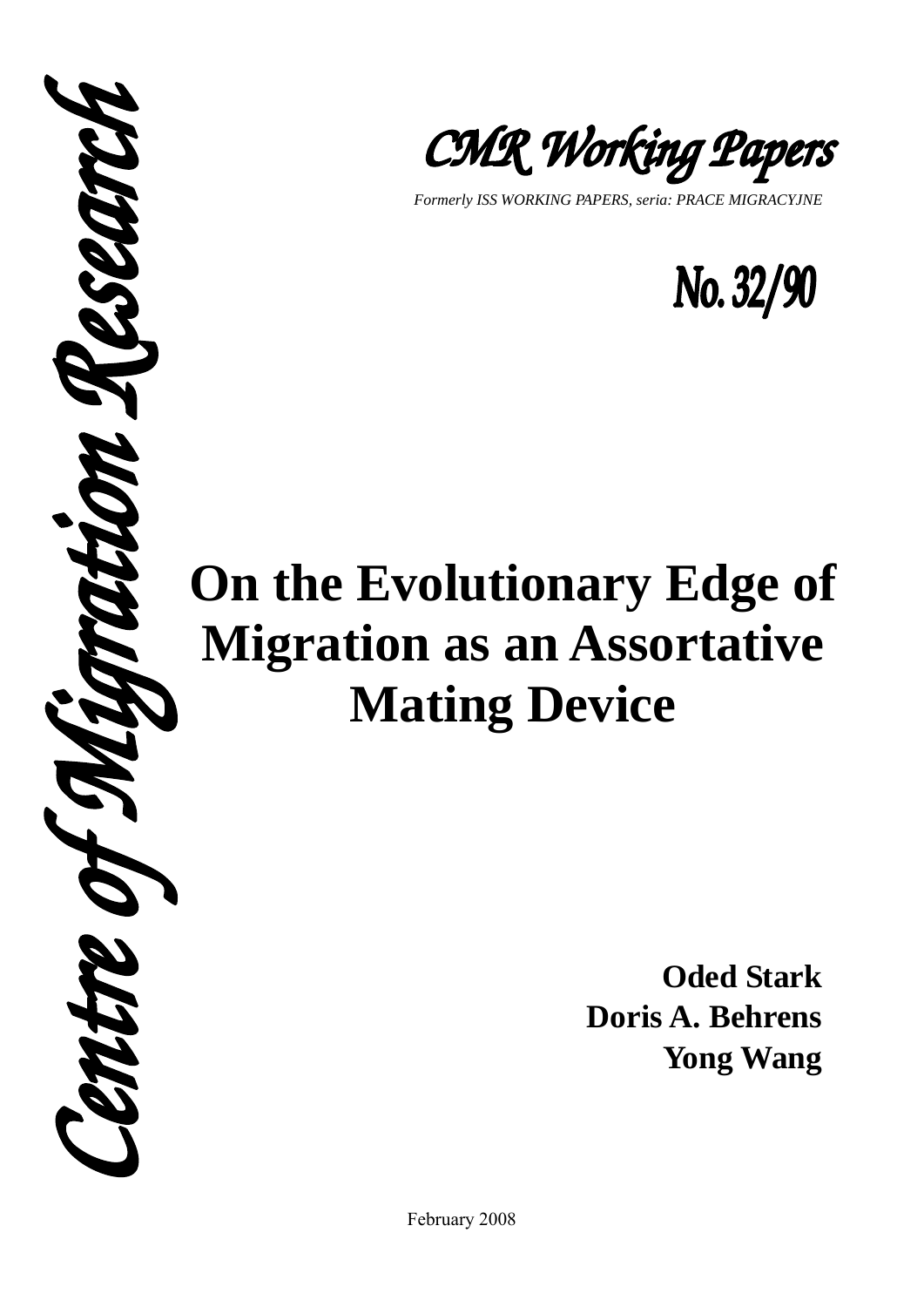Centre of Migration Research Faculty of Economic Sciences Warsaw University Banacha Street 2B 02–097 Warsaw Poland Tel.: +48 22 659 74 11 Fax: +48 22 822 74 05 www.migracje.uw.edu.pl migration.cmr@uw.edu.pl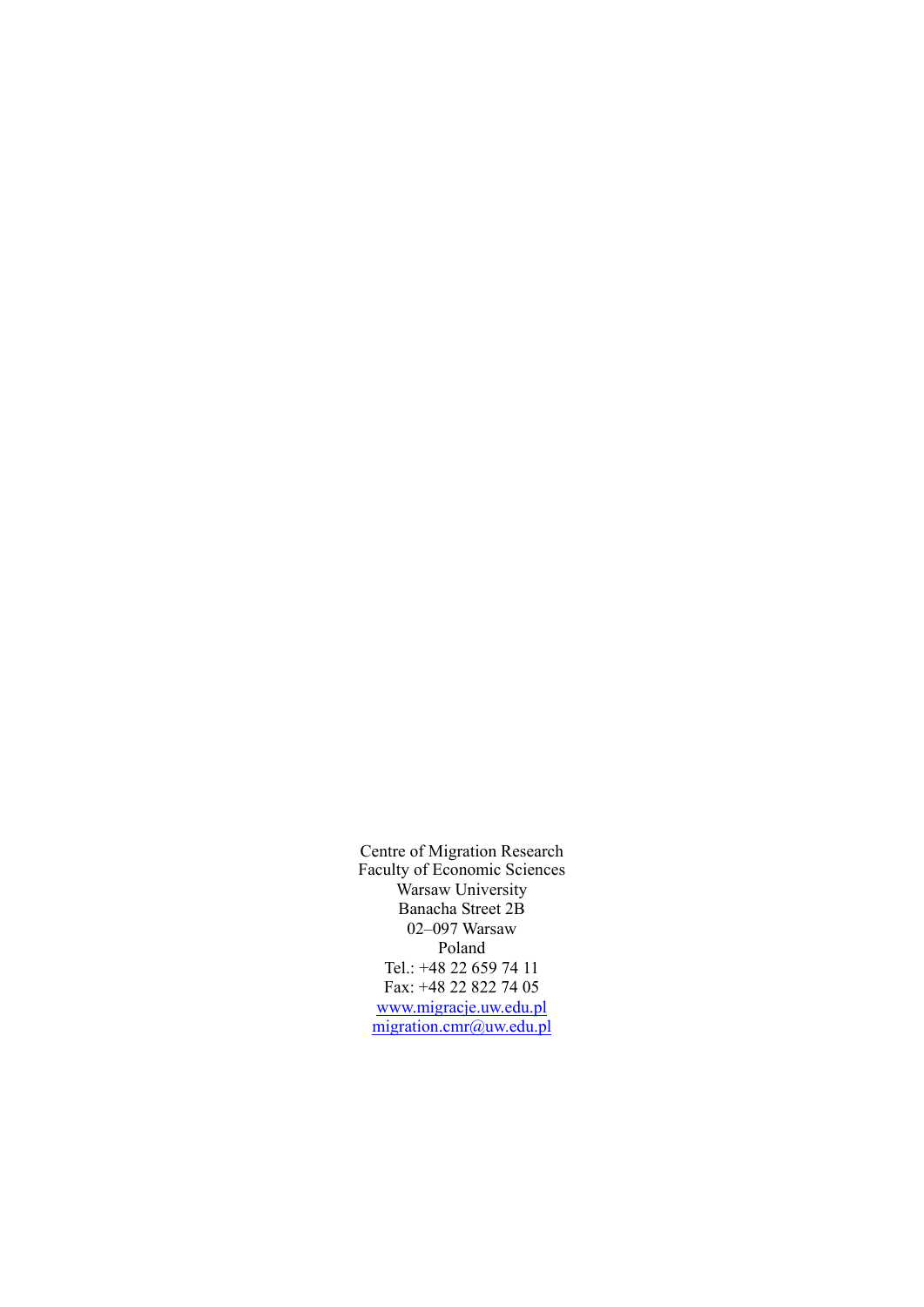## **Contents**

| 2. Random and systematic allocations in an evolutionary "altruism dilemma" 3 |  |
|------------------------------------------------------------------------------|--|
|                                                                              |  |
|                                                                              |  |
|                                                                              |  |

*Keywords*: Haystacks-type model; Prisoner's dilemma game; Inclination to migrate; Cost of migration; Evolution of cooperation; Taste for migration

*JEL Classification*: A12; A13; D64; R23

This paper replaces CORE Louvain-la-Neuve, Discussion Paper 2005/38. We are indebted to two anonymous referees for advice and guidance, and to Luigi Orsenigo for walking with us along the long road of demanding re-writes.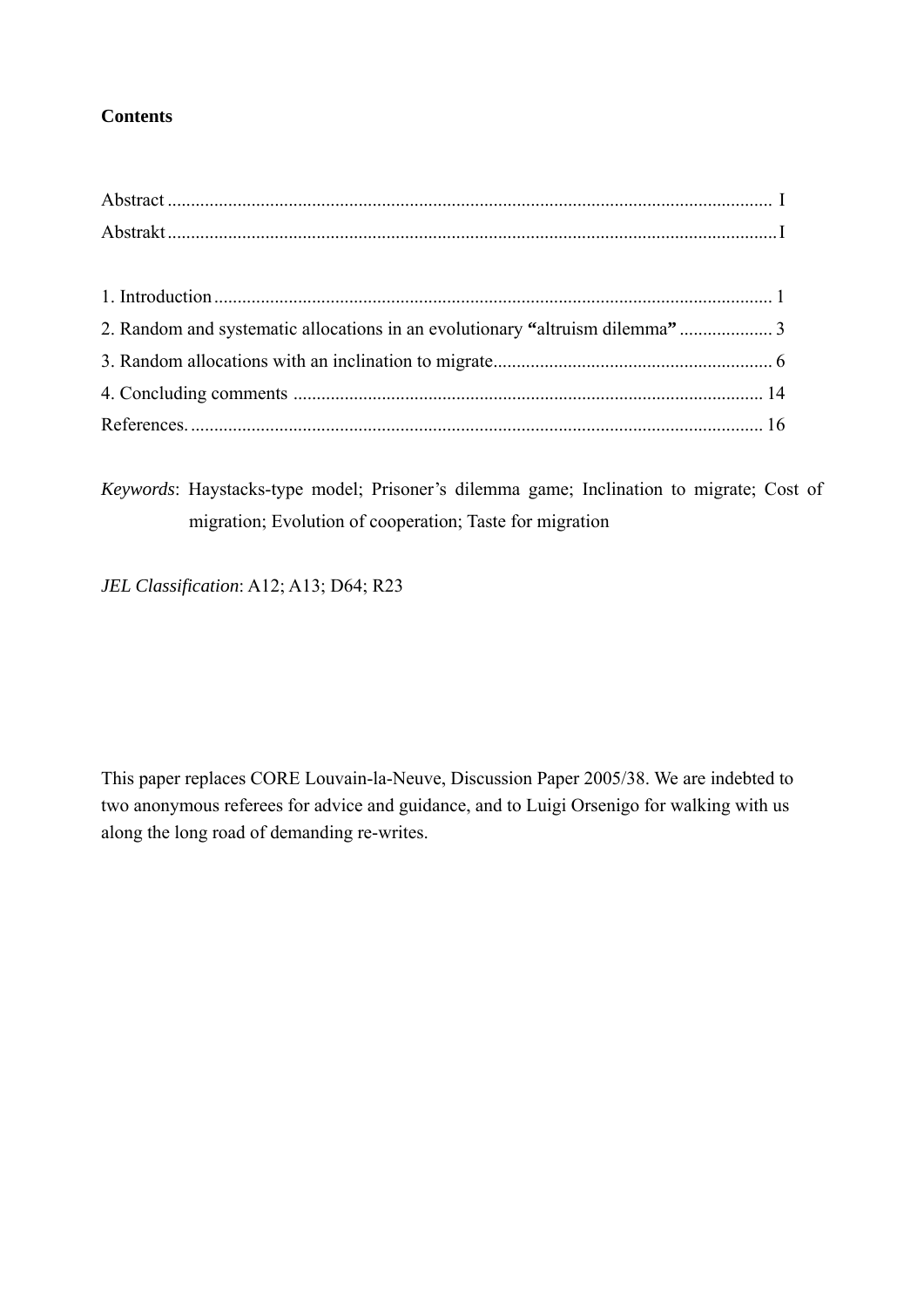#### **On the Evolutionary Edge of Migration as an Assortative Mating Device**

#### **Abstract**

In a haystack-type representation of a heterogeneous population that is evolving according to a payoff structure of a prisoner's dilemma game, migration is modeled as a process of "swapping" individuals between heterogeneous groups of constant size after a random allocation fills the haystacks, but prior to mating. Migration is characterized by two parameters: an exogenous participation-in-migration cost (of search, coordination, movement, and arrangement-making) which measures the migration effort, and an exogenous technology **-** of coordinating and facilitating movement between populated haystacks and the colonization of currently unpopulated haystacks - which measures the migration intensity. Starting from an initially heterogeneous population that consists of both cooperators and defectors a scenario is postulated under which "programmed" migration can act as a mechanism that brings about a long-run survival of cooperation.

# **O przewadze ewolucyjnej migracji jako mechanizmu selektywnego kojarzenia w pary**

#### **Abstrakt**

Artykuł modeluje migracje jako proces wymiany jednostek między heterogenicznymi społecznościami stałej wielkości. Migracje następują po losowym przydziale jednostek do grup, a przed łączeniem w pary; ewolucja społeczności następuje zaś zgodnie ze strukturą wypłat gry dylematu więźnia. Migracje charakteryzowane są przez dwa parametry: egzogeniczny koszt uczestniczenia w migracji (koszt poszukiwania, koordynacji, przenosin, zawierania porozumień), który mierzy wysiłek, jaki musi być włożony w migrację; oraz egzogeniczną technologię (koordynowania i ułatwiania przemieszczania się między już istniejącymi grupami, oraz zakładaniem nowych -- kolonizacją), która mierzy intensywność migracji. W artykule podany jest scenariusz, zgodnie z którym w wyjściowej heterogenicznej populacji zawierającej zarówno jednostki kooperujące, jak i zdrajców, przy pomocy mechanizmu programowanej migracji strategia kooperacji może na dłuższą metę przetrwać.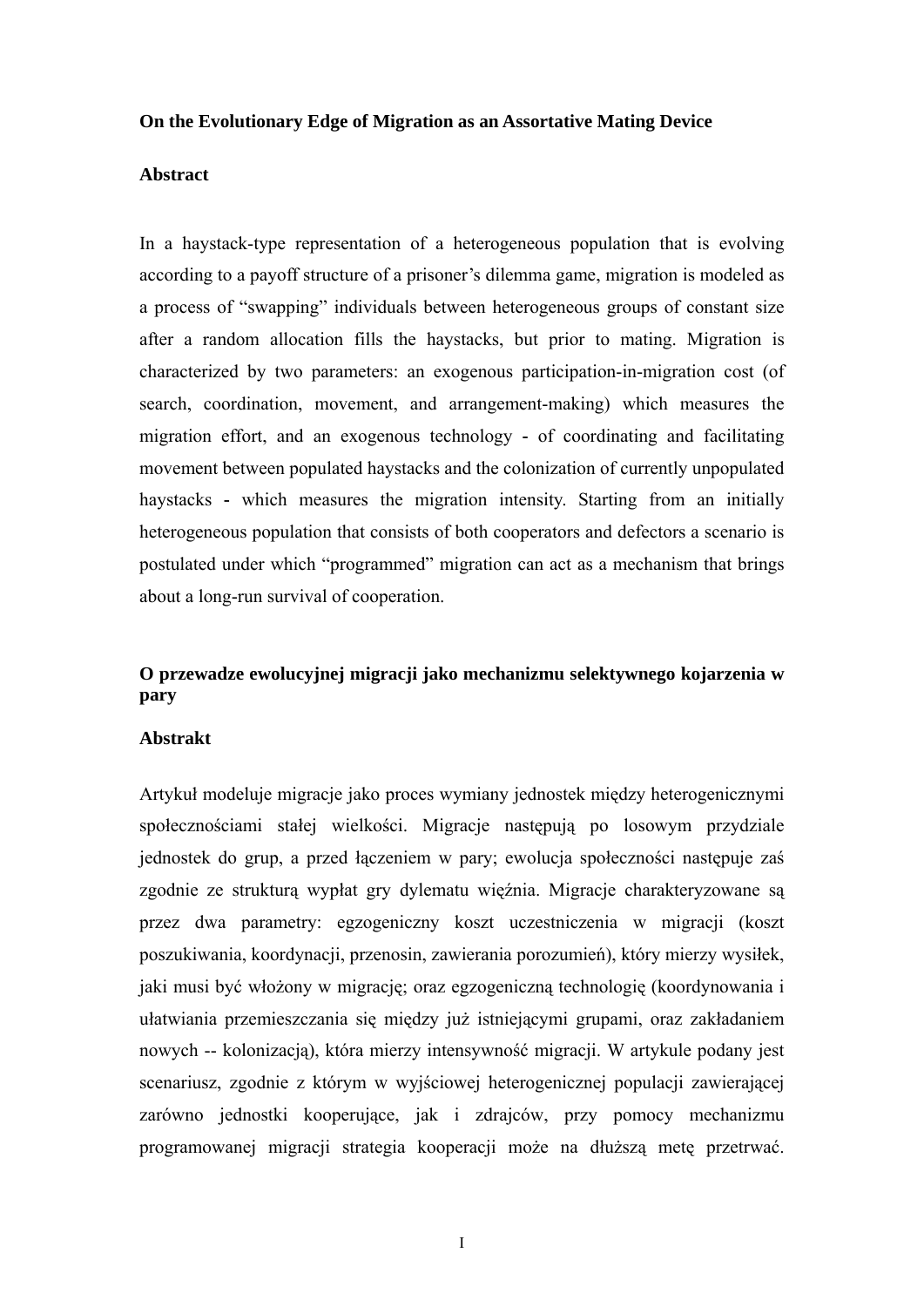## **1. Introduction**

 $\overline{a}$ 

In human societies, individuals often benefit from altruism, especially when it is others who act altruistically. In a sea of altruists, being the only one who behaves selfishly appears to be blissfully attractive. The gain conferred by deviating from behaving altruistically arises from a unilateral exploitation of the altruistic trait of others. These features of human interaction can be embedded in the (iterated) prisoner's dilemma game, where altruism is modeled as executing a cooperative strategy in a single-shot prisoner's dilemma game (cf. Bergstrom and Stark 1993), and where selfishness, labeled as "defection," is modeled as executing a non-cooperative strategy in a single-shot prisoner's dilemma game. Ever since RAND scientists Melvin Dresher and Merrill Flood formulated (what later became known as) the prisoner's dilemma (Flood 1958), the game has been thoroughly investigated by myriads of scientists. The core problems and the focus of research have been, and continue to be, the existence of a unique Nash-equilibrium that fails to be Paretooptimal, and the survival of a cooperative strategy when the game is played repeatedly.

A fascinating branch of literature, largely developed outside the field of economics, seeks to explain the evolution or extinction of cooperation (altruism) in a population by resorting to an environment of haystacks (Maynard Smith 1964; Cohen and Eshel 1976; Wilson 1987).<sup>1</sup> Key assumptions of the haystack-type models are that  $(1)$ individuals in a large population who either behave altruistically (and are thus labeled "cooperators") or who behave selfishly (and are thus labeled "defectors") are randomly pooled together into small groups (the haystacks); (2) the individuals reproduce within their groups (their haystacks); (3) the individuals' descendents are dispersed to form a new large population; (4) the individuals who constitute the new large population are again randomly pooled into small groups (the haystacks); and so on. The reproductive outcome of a group (a haystack) depends on the traits of the individuals who constitute the group. The long-term composition of the population by the cooperator-defector trait emanates from the interplay between the reproductive outcomes of the groups and the dispersal-cum-pooling process.

<sup>&</sup>lt;sup>1</sup> Bergstrom (2002, 2003a) has eloquently drawn the attention of economists to this strand of literature.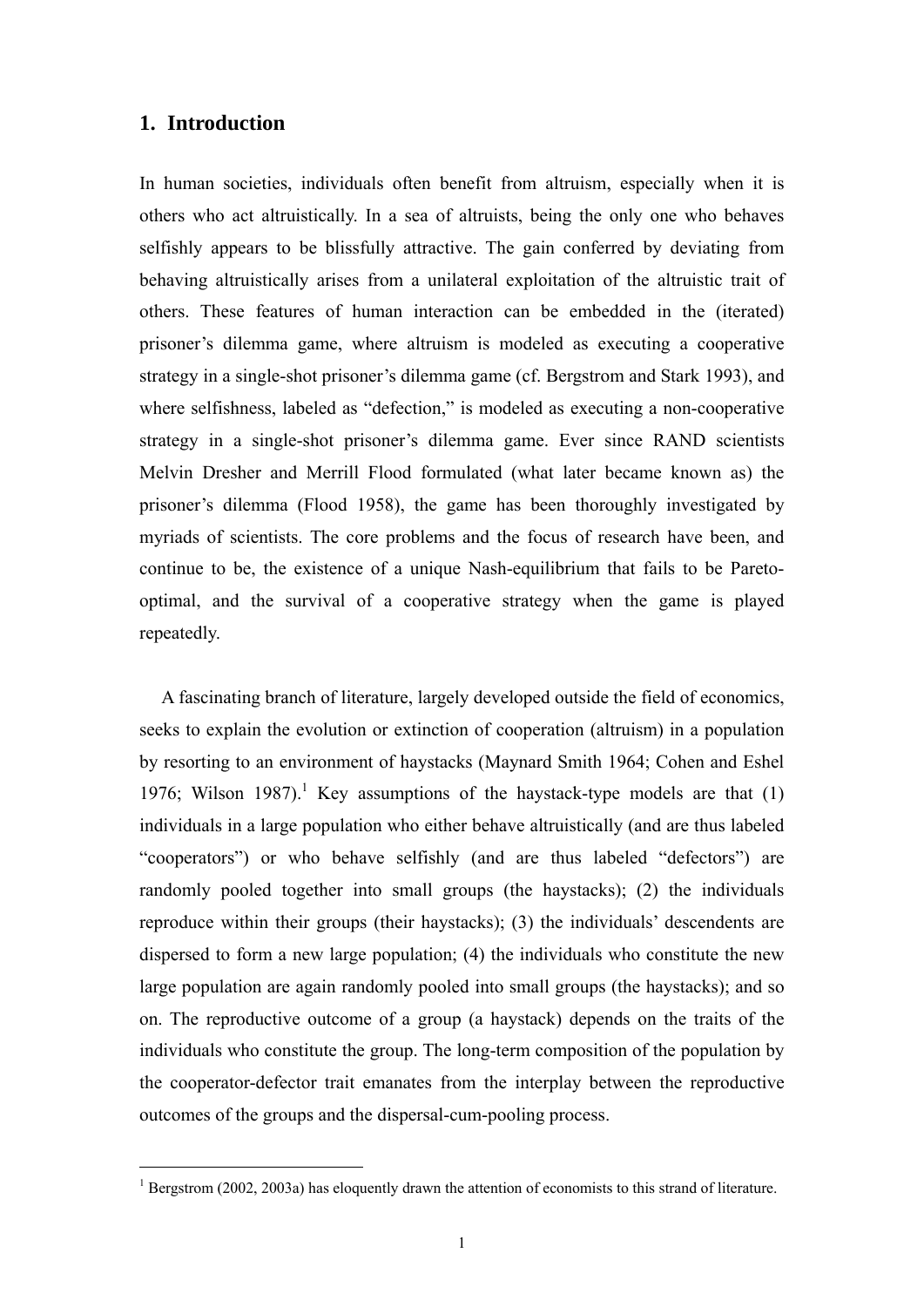Since in the classical haystack-type model individuals are drawn into haystacks only once in their lifetime, there must be at least one non-vanishing group solely consisting of cooperators to guarantee the survival of altruism.<sup>2</sup> In such a setting, mutation or migration is rather perilous to the survival of cooperation because "genetic or virtual movement" could bring into the group of cooperators a defector whose "non-cooperation" trait could eventually spread over the entire group.<sup>3</sup> Thus, the classical haystack-type model implies that a homogeneous population consisting entirely of cooperators will, in all likelihood, not be immune to an invasion by defectors. This perspective is also addressed, for example, by Cooper and Wallace (2004) who follow the haystack-type model approach described by Sober and Wilson (1998), and who provide conditions under which cooperation and altruism can survive in the haystacks - prisoner's dilemma game. One of these conditions is that groups have to be isolated one from the other for many generations (cutting off inter-group interaction for a long period of time) so as to let cooperation persist within a population. Cooper and Wallace (as others) also find that group size matters. Moreover, positive assortativity (a higher likelihood that cooperators are matched with each other) nourishes the survival of altruism.<sup>4</sup> Bergstrom (2003b) explores an index of positive assortativity in a model of population dynamics under different assumptions about an individual's ability to camouflage his true nature, and studies the resulting long-run composition of the population. In the current paper we develop a framework in which observability of the true nature of individuals is assumed to be perfect while, under some conditions, the initial assortment of individuals into pairs (for playing a pre-programmed, specific two-person game) is assumed to be unstable. Our analysis of a setting in which the "life" of a match is conditioned on how the "programs" of the matched individuals correlate and on the technology and cost of rematching, and our exploration of the repercussions of the realignment into pairs for the evolution of the composition of the population thus complement recent research.

 $2$  This is a well discussed topic, since "the problem is to explain how a group comes to exist wholly of altruistic individuals in the first place, since in a mixed group altruism will be eliminated by selection" (Maynard Smith 1993, p. 199).

<sup>&</sup>lt;sup>3</sup> See, for example, Bergstrom and Stark (1993), Stark (1999). Note that it is the intra-group process that drives the results, not the act of an individual.

<sup>&</sup>lt;sup>4</sup> Note that the absence of (sufficient) assortativity does not only cause the extinction of cooperation in symmetric games such as the prisoner's dilemma game, but also in asymmetric games such as the trust game (Arce 2006).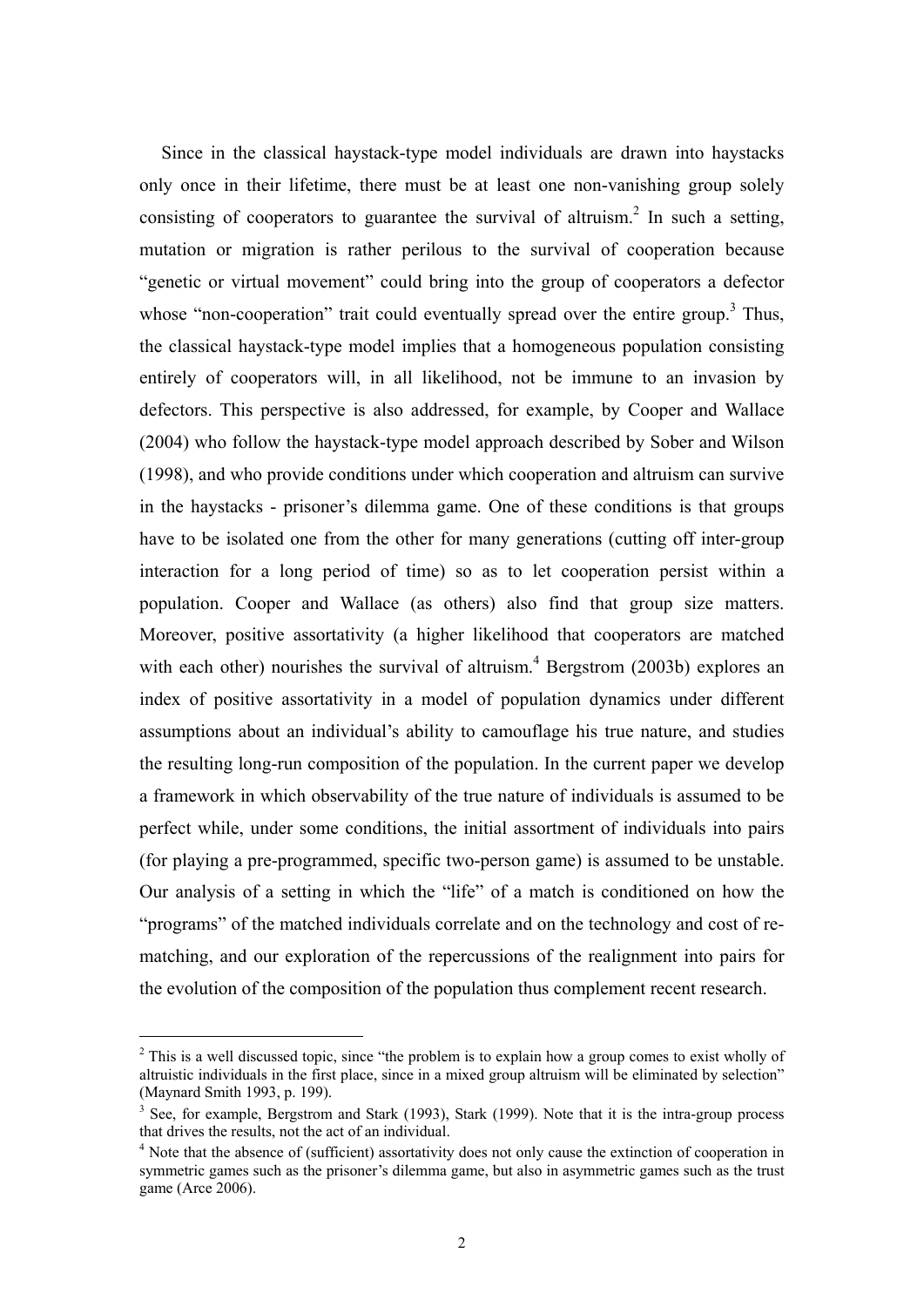From the preceding discussion it is apparent that in classical haystack-type models of a heterogeneous population, migration is commonly perceived to be detrimental to the survival of cooperation, because migration is assumed to be "mutation-like." In this paper we look at migration from a different angle. We analyze an evolutionary process that can select for cooperation and altruism in a setting that incorporates a form of migration between haystacks that does not negatively affect homogenous cooperator groups by importing an unwanted pattern of behavior, but rather is responsible for "redeployment" of individuals between heterogeneous groups (without changing though the size of the groups), for forming new homogenous groups, and for eradicating existing heterogeneous haystacks. Given conditions to be specified, we track the consequences of individuals being programmed with a migration trait that, as a mechanism of re-allocating a (sub-) population to haystacks, serves as a structured device for assortative mating. While the idea that positive assortativity can nourish cooperation is not all that new (Wilson and Dugatkin 1997; Bergstrom 2003b; Cooper and Wallace 2004), a systematic analysis of the long-run effect of a "non-mutationlike" migration as the underlying mechanism for the survival of altruism in an initially heterogeneous population is still missing. In particular, the repercussions of the possibility that already-matched individuals migrate in order to change partners, rather than of unmatched individuals migrating in order to find mates, has not been studied closely. Herewith we fill this research gap.

# **2. Random and systematic allocations in an evolutionary "altruism dilemma<sup>5</sup> "**

Let there be an environment that consists of a continuum of haystacks. Initially, a measure *n* of these haystacks are populated, each by two adult individuals who are drawn at random from a continuum of adult population of measure 2*n*. A haystack cannot accommodate more than two adult individuals. Each individual is either programmed to behave cooperatively (associated with executing a strategy "*C*") or to behave defectively (associated with executing a non-cooperative strategy "*D*"); no other type of individual exists. The term "strategy" here stands for a predetermined

 $<sup>5</sup>$  Henrich (2004), p. 4.</sup>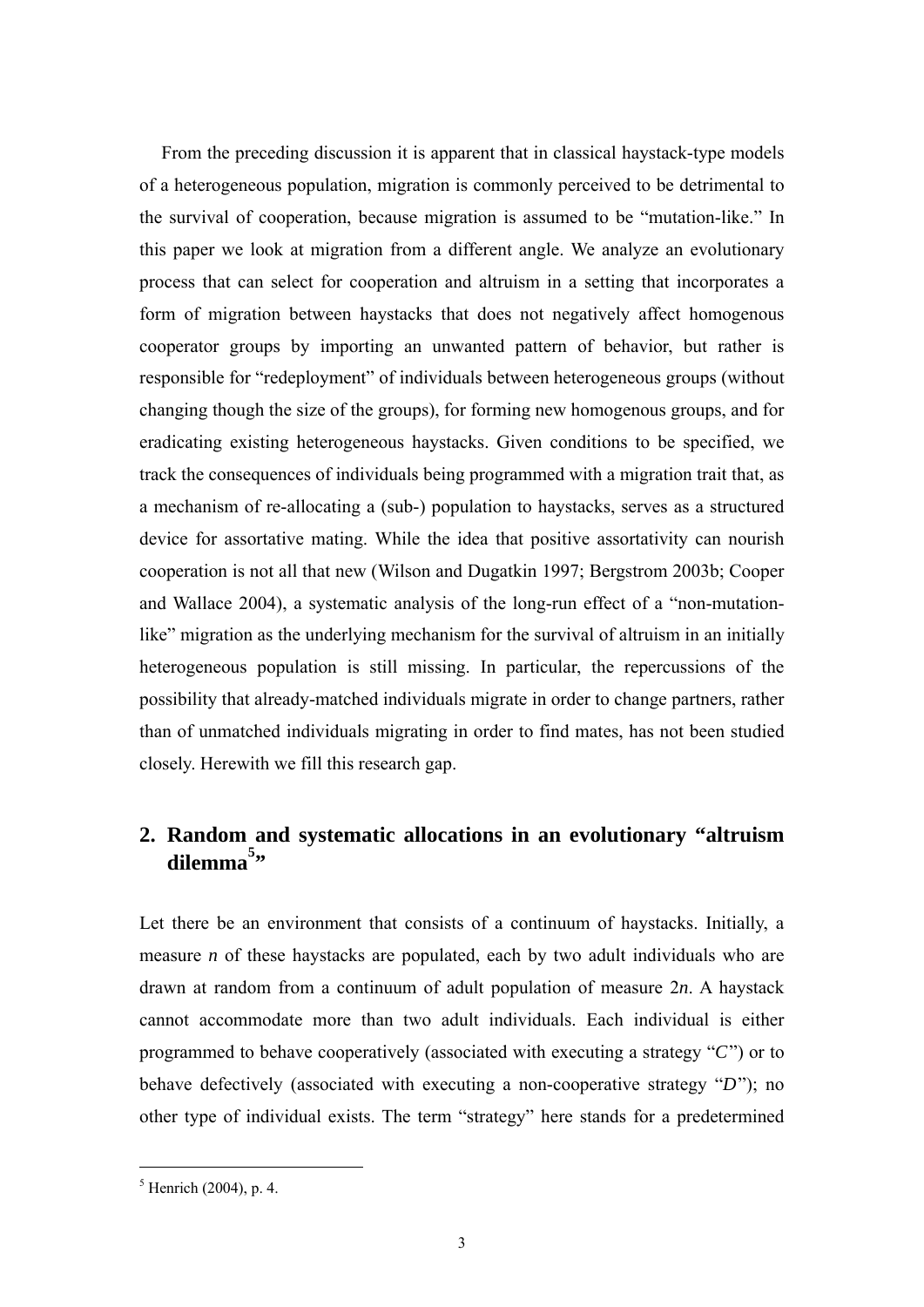inherited pattern; an individual does not make a choice but follows a program.

Given that at the outset the proportion of cooperators in the heterogeneous population is known to be equal to  $x \in (0, 1)$ , we infer that initially a measure of 2*nx* of the individuals are cooperators (or of the *C*-type), and  $2n(1-x)$  are defectors (or of the *D*-type). Then, these individuals of measure 2*n* are pair-wise grouped into a continuum of haystacks of measure *n*. Drawing on the assumption of a random allocation to the haystacks we know, given a population size of measure 2*n*, that the sizes (in measures) of the resulting pairs of type  $(C, C)$ , type  $(D, D)$ , and mixed type (*C*,*D*) or (*D*,*C*), are

$$
\frac{2nx}{2n} \cdot \frac{2nx}{2n} \cdot n = x^2 n
$$
haystacks of type  $(C, C)$ ,  

$$
\frac{2n(1-x)}{2n} \cdot \frac{2n(1-x)}{2n} \cdot n = (1-x)^2 n
$$
haystacks of type  $(D, D)$ ,  

$$
2 \cdot \frac{2nx}{2n} \cdot \frac{2n(1-x)}{2n} \cdot n = 2x(1-x)n
$$
haystacks of type  $(C, D)$  or type  $(D, C)$ .

Individuals procreate pair-wise within their haystacks where the size of populated haystacks by type is given by (1), and where procreation is asexual. An individual cannot procreate if he is by himself. The number of descendents of each of the initial inhabitants depends on whom they are paired with (that is, on the type of haystack they live in), and is given by the payoff of the following one-shot prisoner's dilemma game (where  $0 < S < P < R < T$ ):



The numbers of descendents, *S*,*P*,*R*, *T*, are assumed to satisfy the requirement that the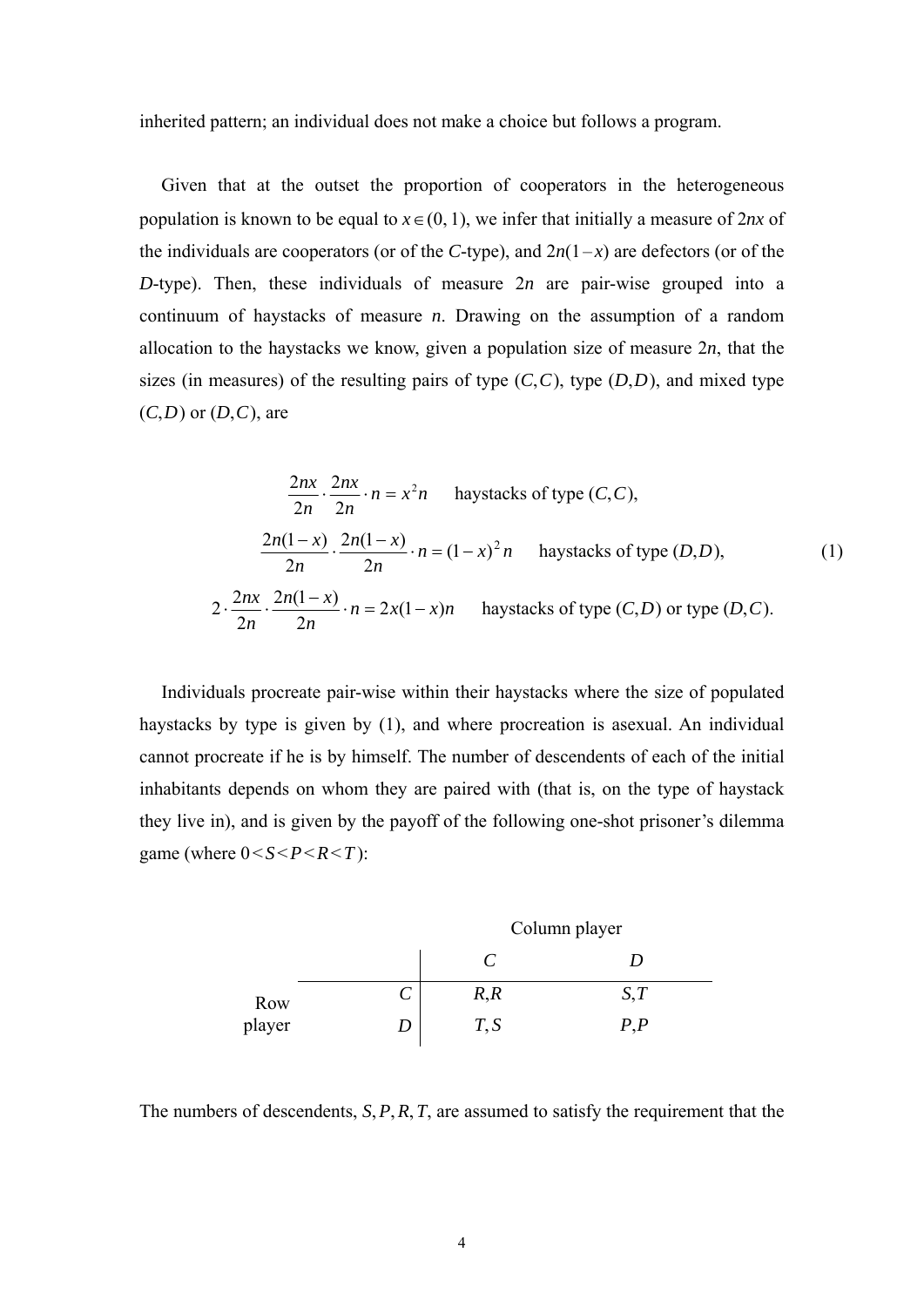overall population never becomes extinct.<sup>6</sup>

The individuals constituting the initial population and their descendents live in their haystacks for a fixed period of time. At the end of that period, the adult individuals die, and their descendents, all of whom reach adulthood, are dispersed into a single population. Then, again, half as many haystacks as there are individuals are populated, each by two individuals drawn at random from the population at large.

In the wake of a perfectly random mating process in an iterated prisoner's dilemma game  $(0 < S < P < R < T)$ , where defectors have a higher payoff (in terms of descendents) than cooperators, it is well-known that defectors will eventually spread over the entire population (consult, for example, Weibull 1995; Henrich 2004). Thus, cooperation (altruism) is doomed. However, if cooperators preferentially (have the possibility to) pair with other cooperators instead of with defectors, then the cooperator trait may survive within a heterogeneous population (Bergstrom 2003b).

Let us consider next the other extreme possibility, namely that the initial allocation of individuals to the haystacks of measure *n* is perfectly systematic (rather than perfectly random). In such a setting, the haystacks populated by two cooperators have a measure of *nx*, the haystacks populated by two defectors have a measure of  $n(1-x)$ , and there are no mixed haystacks at all; the entire population consists of two types of homogenous haystacks.<sup>7</sup> The size of cooperators in the initial population is 2*nx*, and the size of defectors is  $2n(1-x)$ . Each haystack initially populated by two cooperators yields 2*R* cooperators, and each haystack initially populated by two defectors yields 2*P* defectors. The ratio of the size of defectors to the size of cooperators at dispersal time,  $D'/C'$ , can be obtained as a function of the ratio of the size of defectors to the size of cooperators at the initial time, *D*/*C*,

$$
\frac{D'}{C'} = \frac{n(1-x) \cdot 2P}{nx \cdot 2R} = \frac{2n(1-x)}{2nx} \cdot \frac{P}{R} = \frac{D}{C} \cdot \frac{P}{R} \tag{2}
$$

<sup>6</sup> Alternatively, it can be assumed that only a proportion of a bundle, *S*, *P*, *R*, *T*, matters, and that the overall population is held constant, in which case our inquiry seeks to unravel only the change in the composition of the population.

<sup>&</sup>lt;sup>7</sup> Note that this scenario corresponds to the haystack model of Maynard Smith (1964), where it is assumed that mixed haystacks are eliminated immediately.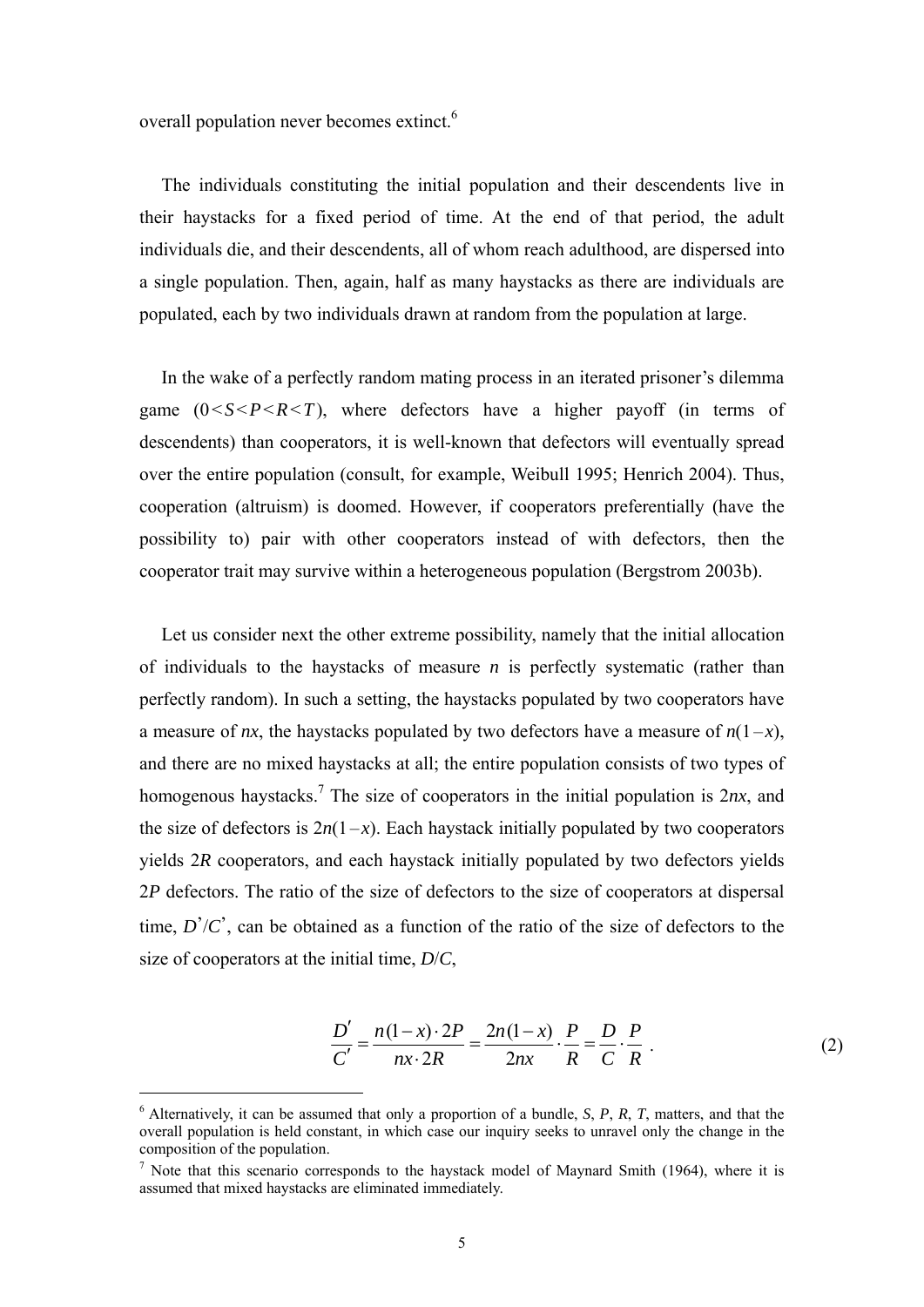From the ranking of the payoffs  $(0 < S < P < R < T)$  we know that  $(P/R) < 1$ . Hence we can draw the conclusion that in the wake of each cycle of perfectly systematic matching, cohabiting, procreation, generational replacement, and dispersal, the ratio of defectors to cooperators in the overall population will decline. This is in line with, for example, Bergstrom (2003b), and Cooper and Wallace (2004). In contrast to the long-run composition of a repeatedly randomly allocated population, in a repeatedly systematically allocated population cooperators will prevail and defectors will eventually become extinct (having a measure of zero), and this will be so independently of the ratio of defectors to cooperators in the initial population. Thus, as time goes by, a small fraction of cooperators will be sufficient to transform - via a systematic allocation - a population consisting largely of defectors into a homogeneous population of cooperators.

We next present the idea that migration can constitute a "medium" between a perfectly random allocation and a perfectly systematic allocation and thus, that it can support the survival of cooperation.

## **3. Random allocations with an inclination to migrate**

We start with a heterogeneous population of an arbitrary size, such as the population that is described in section 2, consisting of a continuum of individuals of measure 2*n*. The proportion of cooperators is known to be equal to  $x \in (0, 1)$ , and the allocation of individuals to the *n* initially populated haystacks is perfectly random. We also assume that upon realization of the draw, individuals will either migrate to form new haystacks or stay put in their current haystacks, as delineated later. But who initiates migration, who is "dragged" into migration, where do migrants go to, and under what conditions does it all happen?

Consider the three types of haystacks, the sizes of which are given in (1), resulting from the initial random allocation. A cooperator in a (*C*,*C*)-type haystack is not programmed to move in order to be paired with another *C*-type individual (because then the number of (the pre-migration cost) offspring will remain unchanged at *R*) or in order to be paired with any of the *D*-type individuals (because then the number of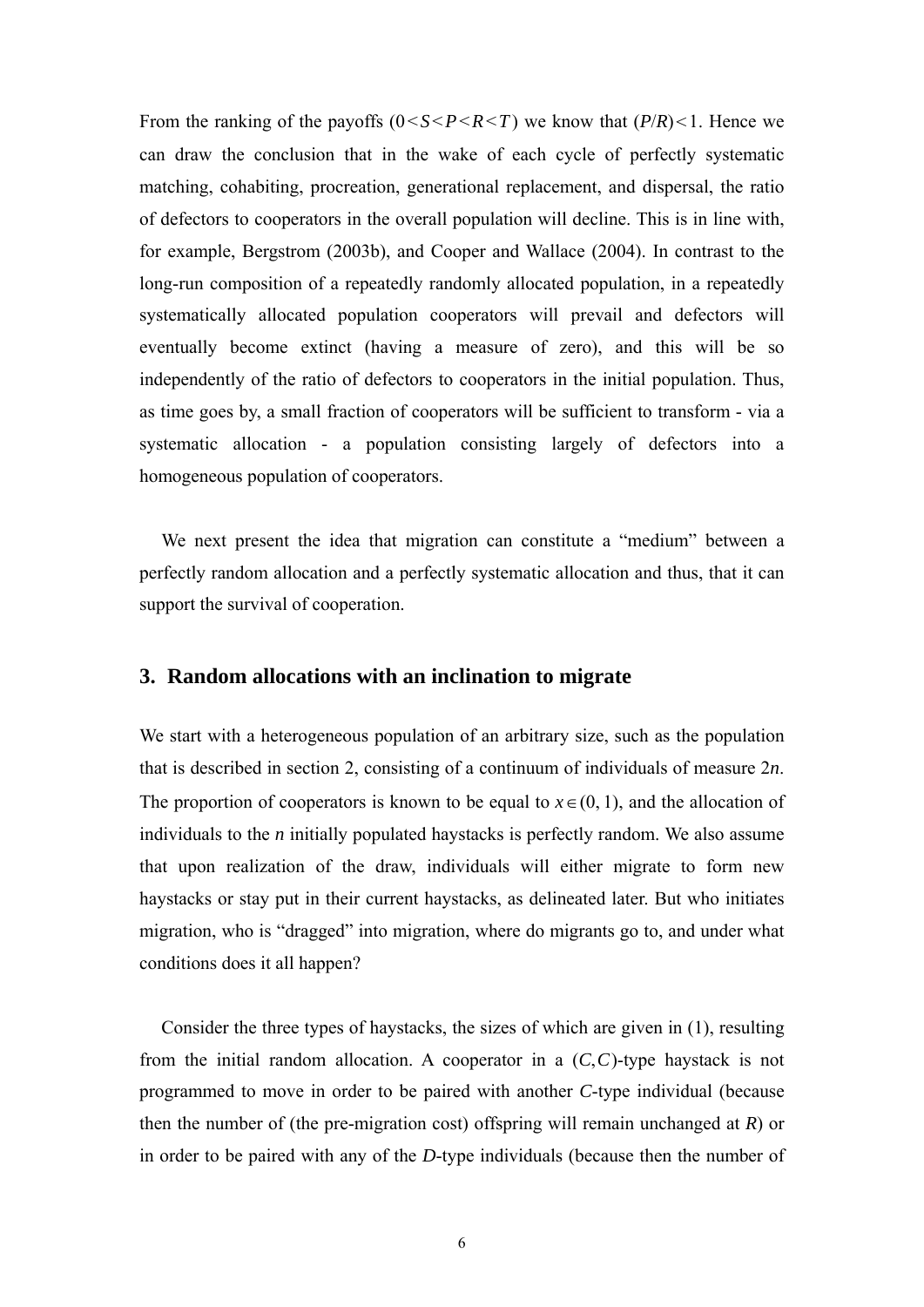(the pre-migration cost) offspring will decline by  $(R - S)$ ).

Suppose, in addition, that the "migration gain" of a *C*-type individual who comes from a mixed haystack (a heterogeneous group) to team up with a cooperator is greater than the migration gain of a *D*-type individual who comes from a (*D*,*D*) haystack (a homogenous group) to team up with a cooperator.<sup>8</sup> In terms of the prisoner's dilemma payoffs  $(S < P < R < T)$  this additional requirement translates into

$$
R-S>T-P.
$$
 (3)

In the presence of a payoff structure as given by condition (3), *C*-type individuals who are not matched with *C*-type individuals will seek to be matched with *C*-type individuals (they are programmed to seek to escape from the "relationship" they are "trapped" in after the random allocation process and prior to the mating process). *D*type individuals also seek matches with *C*-type individuals so as to exploit the cooperative trait of their partners. In spite of their inclination to migrate in order to be paired with cooperators, defectors who, in the wake of a random allocation, end up in  $(D,D)$ -type haystacks do not migrate.<sup>9</sup>

Imagine now that a cooperator from a mixed haystack migrates to another mixed haystack. Then, the arriving cooperator has a competitive edge over the incumbent defector in pairing with the cooperator there because, given the payoff structure (*R*>*S* and condition (3)), the cooperator in the destination haystack is programmed to play the one-shot game with the arriving cooperator as "tailored" by biological proclivity: the defector's "power" to resist being crowded out is weaker than the cooperator's "power" to crowd in. On the other hand, since a cooperator in a mixed haystack will

<sup>&</sup>lt;sup>8</sup> We can reinterpret the differences in the parameters as follows:  $(P-T)$  is the loss to a defector from cohabiting with a defector instead of with a cooperator, whereas (*S*–*R*) is the loss to a cooperator from cohabiting with a defector instead of with a cooperator. Since (*P*–*T*) and (*S*–*R*) are losses, what we have assumed is that the set of  $\overline{a}$  is that that the set of  $\overline{b}$  assumed is that that the set of  $\overline{b}$  assumed is that the set of  $\overline{b}$  as  $\overline{b}$  as  $\overline{b}$  as  $\overline{b}$  as  $\overline{b}$  as  $\overline{b}$  as  $\overline{b}$  as

 $-(S-R)$   $\geq$   $-(P-T)$ ; the loss to a cooperator from cohabiting with a defector is higher than the loss to a defector from cohabiting with a defector.

<sup>&</sup>lt;sup>9</sup> Because the inability to initiate successful pairing with cooperators, whether or not any of the defectors has an inclination to migrate is immaterial in the migration cum matching process. Hence, we will focus only on the ramifications of an inclination to migrate, or of the absence of an inclination to migrate, among cooperators. Note that although defectors cannot initiate migration, they may be forced into migration between mixed haystacks that are either cohabited with migration-inclined cooperators or are absorbing migrant cooperators.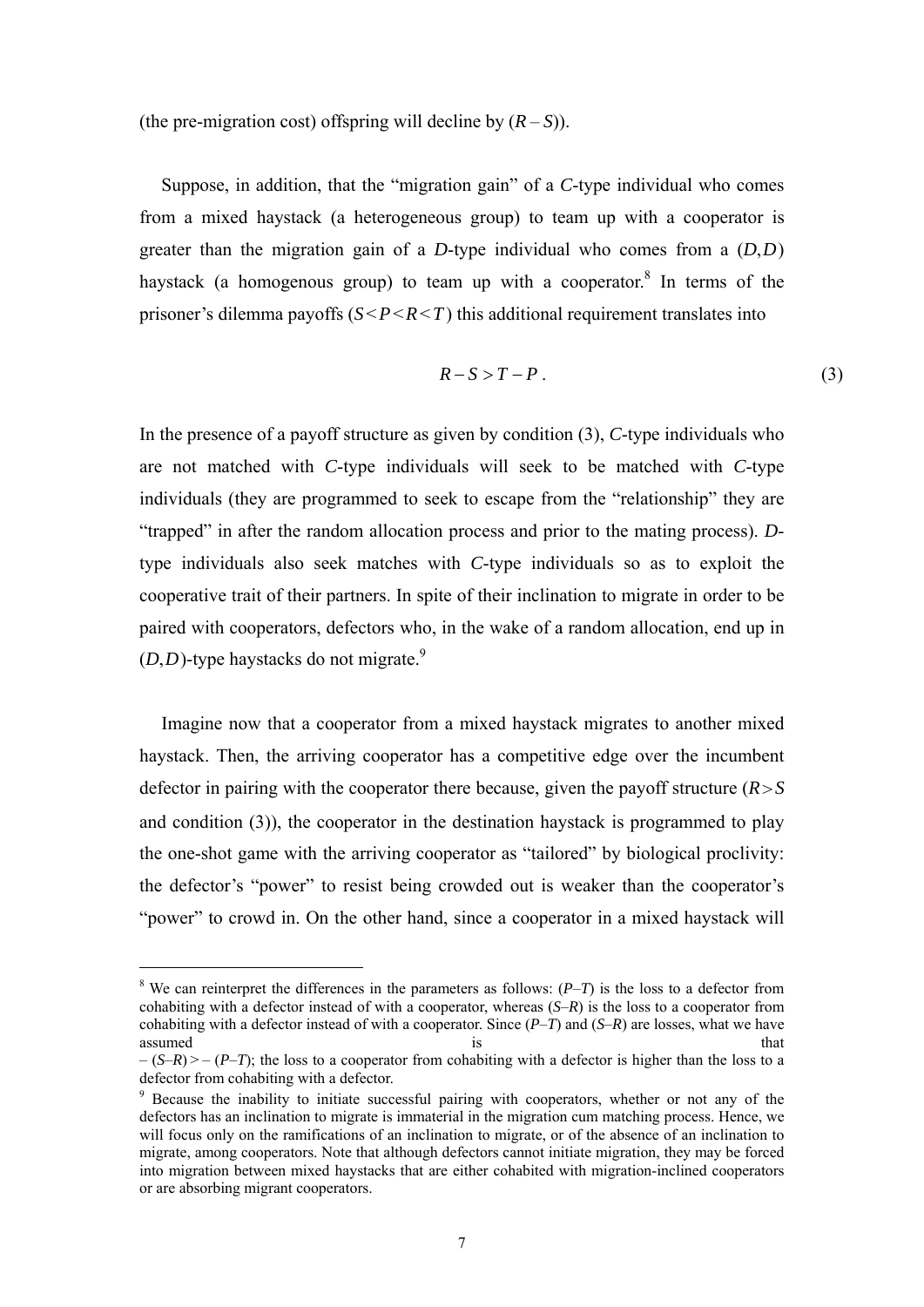either migrate to another mixed haystack or pair up with a cooperator who migrates in from another mixed haystack, a defector in a mixed haystack affected by the migration behavior of its initial cooperator co-inhabitant is programmed to seek pairing with a defector from another mixed haystack because, if left on his own, he will have no partner at his original haystack with whom to play the one-shot prisoner's dilemma game and hence, he will end up with no descendents at all.

As elaborated above, the cooperator's programmed inclination to migrate is motivated by the fact that if a revised matching can be expected to yield a higher payoff (and, thus, more descendents) than the original random matching, the revised matching will be "preferred," and hence "sought." For a revised matching to occur (and to hold), the two individuals in a newly-formed ("revised") haystack are programmed to duly respond to the mutual gains conferred by a revised matching. The inclination to migrate is thus manifested in a "willingness" to resort to migration to other haystacks, and to admit migrant cooperators from other haystacks by cooperators who were initially allocated to mixed haystacks. To reiterate, the inclination to migrate is not modeled as the result of an individual's choice; rather it is a programmed trait complementing the programmed cooperator/defector trait.<sup>10</sup>

Thus, within the framework of the model presented in section 2, migration is defined as a structured process of forming new groups and of liquidating existing groups, based on the mutual fit of individual programs, and it depends on two parameters:

• A cost of migration, which is assumed to be exogenously given. The participationin-migration cost - the search, coordination, movement, and arranging (that is, waiting and "preparing a haystack") cost - is represented by a parameter  $\varepsilon \ge 0$  that measures the migration effort. Specifically, a cooperator who is initially paired with a defector and who acts upon his programmed inclination to separate from the defector and to pair with another cooperator from a mixed haystack has to incur a participation-in-migration cost of  $\varepsilon$ , measured in terms of descendents. Put

<sup>&</sup>lt;sup>10</sup> The programmed migration trait of cooperators - seeking out and/or admitting other cooperators upon finding themselves in mixed haystacks - is consistent, however, with behavior patterns premised on rational economic considerations. As such, the migration trait can be thought of as being acquired over a typical Darwinian evolutionary process of "survival of the fittest."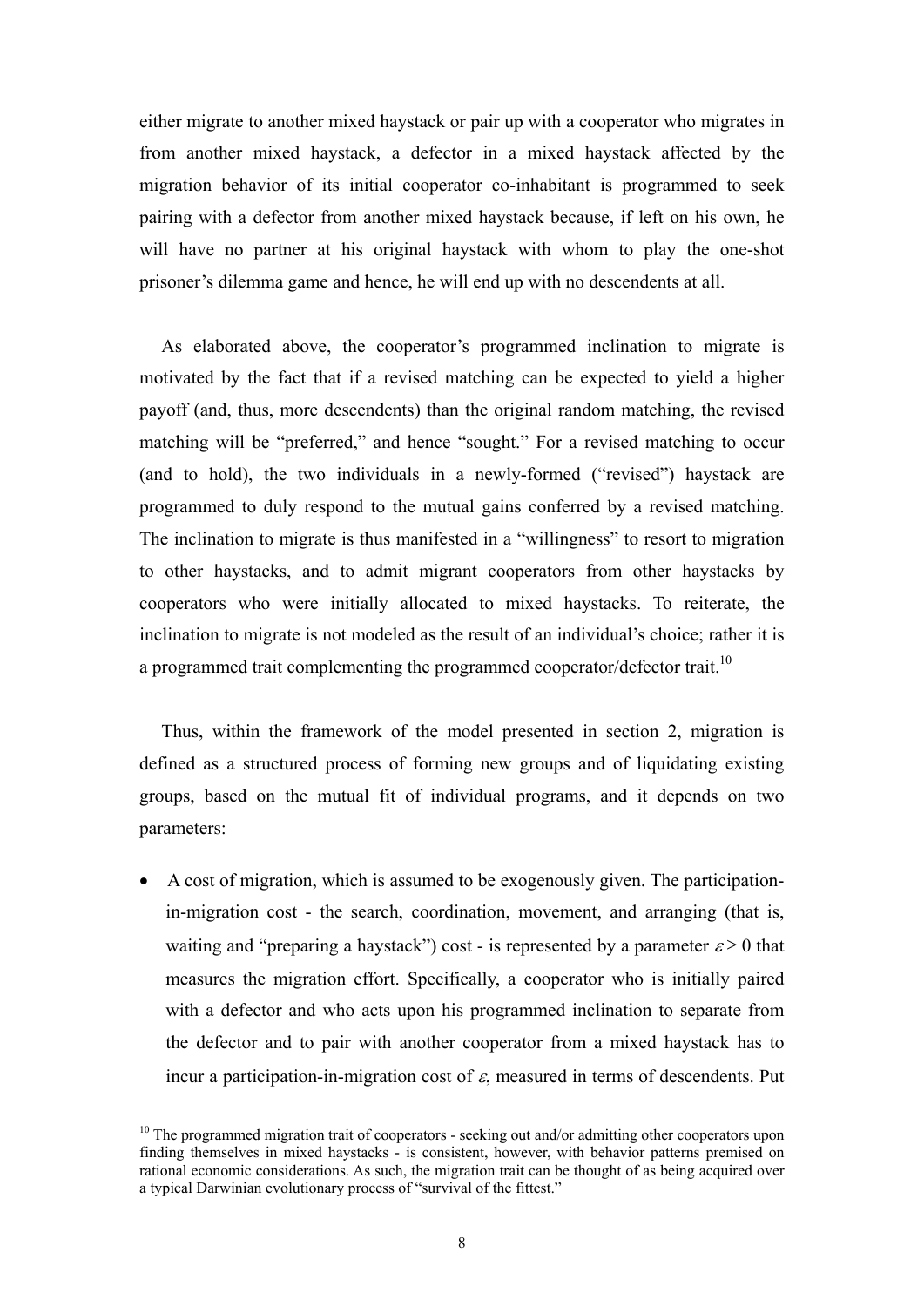differently, all the participating-in-migration *C*-type individuals are confronted by the same search and coordination cost, and are programmed to behave indifferently with respect to moving to another haystack or waiting and preparing (arranging) their haystack for the arrival of the cooperator with whom they are about to pair; migration is costly not only for the *C*-type individuals who initiate the migration process. Moreover, migration is equally costly for the "leftover" *D*type individuals who are "dragged" into follow-up migration because (say after the *C*-type partner walks away) they are programmed to search for a defector to pair with (as they cannot find another *C*-type individual to pair with for obvious reasons), recalling that they cannot procreate merely by themselves.

• A technology **-** available to coordinate and facilitate migration between haystacks **-** which is assumed to be given exogenously. This technology is represented by a parameter  $m \in [0,1]$ , which can be interpreted to imply that the technology allows a fraction of the cooperators from mixed haystacks to initiate the aforementioned migration and succeed in finding another mixed haystack with the ensuing formation of a cooperator-cooperator pair (and, consequently, of a defectordefector pair). The non-availability of a migration technology corresponds to a parameter value  $m = 0$ , and the best possible migration technology available is represented by a parameter value  $m = 1$ . Thus, as long as the participation-inmigration cost is smaller than the "migration gain,"  $m = 1$  will yield a perfectly systematic allocation.

Consequently, migration can be defined by a cost-technology pair,  $(\varepsilon, m)$ , such that an *m* fraction of *C*-type individuals who are being allocated to mixed haystacks is programmed either to migrate to another mixed haystack to team up with the cooperator there, or to accept a migrant cooperator from another mixed haystack as a new cohabitant, after incurring a participation-in-migration cost of <sup>ε</sup> by each *C*-type migrant. For the remainder of the discussion, we assume the following "migration conditions:"

$$
\varepsilon < R - S \tag{4}
$$

Condition (4) ensures that the gain from migration (given by the number of added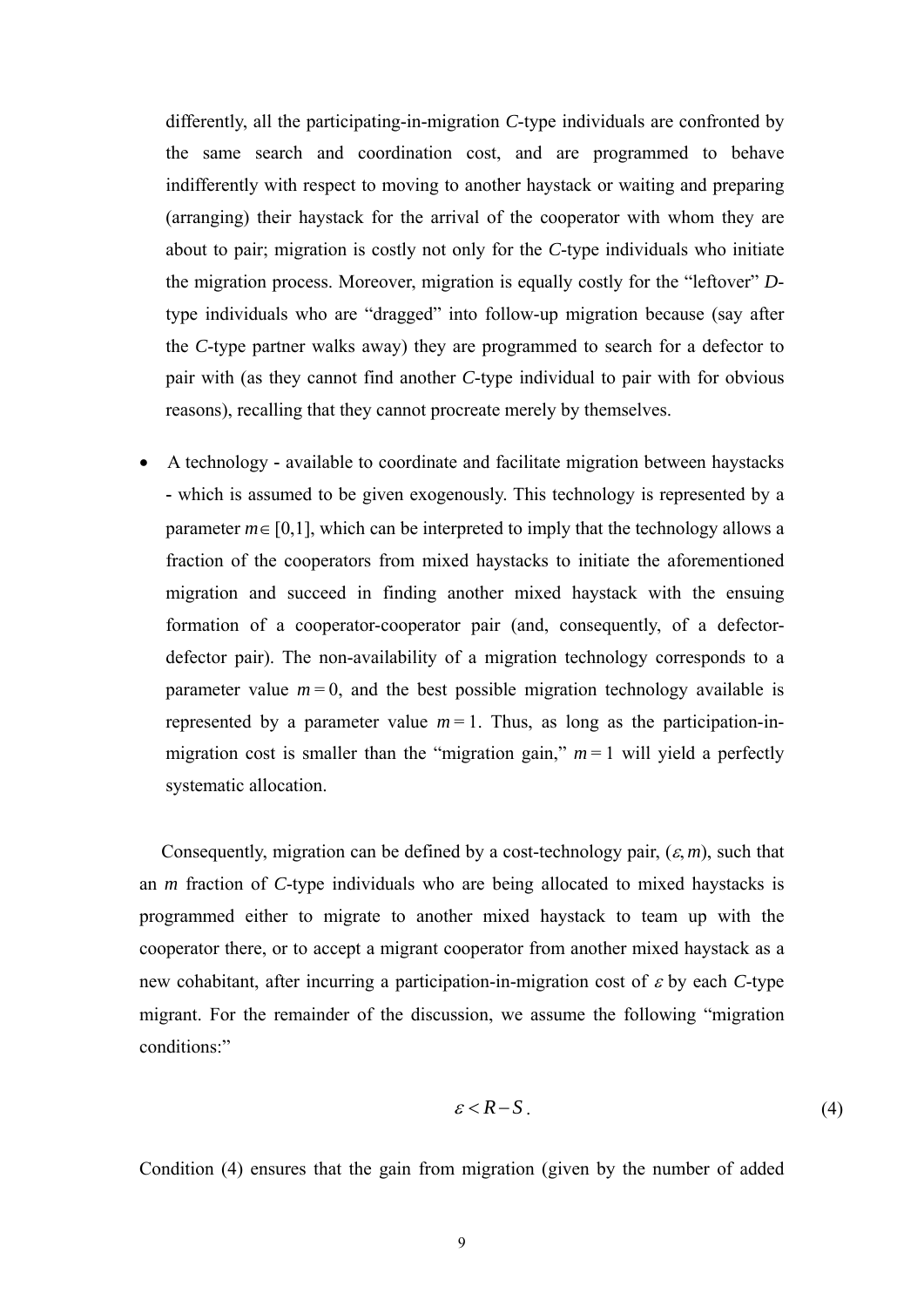offspring) outweighs the cost (in terms of the number of lost offspring) of undertaking migration. The condition gives credence to the programmed migration by *C*-type individuals who initially were allocated to mixed haystacks.

As already intimated, migration is costly not only for those who are programmed to initiate it, but also for those who are programmed to be "dragged" into it. The *D*-type individuals who are left in the formerly mixed haystacks are programmed to team up with each other, *if* the number of expected offspring from this matching exceeds the participation-in-migration cost, that is, if for each of these individuals,

$$
P > \varepsilon^{11} \tag{5}
$$

We can generalize and state that, given that condition (4) is satisfied, the size of the added  $(C, C)$ -type haystacks due to the programmed migration is equal to  $mx(1-x)n$ . The same addition applies to the  $(D, D)$ -type haystacks, given that condition (5) is satisfied. Consequently, the size of the mixed haystacks declines by  $2mx(1-x)n$  due to migration. Thus, it follows from (1) that the population composition that emerges from the joint application of random allocation and programmed migration is

$$
x^{2}n + mx(1-x)n
$$
haystacks of type  $(C, C)$ ,  

$$
(1-x)^{2}n + mx(1-x)n
$$
haystacks of type  $(D, D)$ ,  

$$
2(1-m)x(1-x)n
$$
haystacks of type  $(C, D)$  or type  $(D, C)$ .  

$$
(1')
$$

If the intensity *m* is very high (measured absolutely, as well as in comparison to  $\varepsilon$ ), almost all the cooperators will pursue migration and the outcome will be a nearly systematic allocation, which in turn will result in a long-run prevalence of cooperators and thereby of altruism (as already noted in section 2).

Let us therefore analyze the long-run composition of the population. Recall that the initial share of cooperators is represented by  $x \in [0,1]$ , and let  $(1-x) \in [0,1]$  denote the initial share of defectors. According to condition (4) we know that *m* percent of the *C*type individuals from mixed haystacks follow their migration program at a cost of  $2\varepsilon$ 

<sup>&</sup>lt;sup>11</sup> Clearly, if  $P \le \varepsilon \le R - S$ , *D*-type individuals in mixed hay stacks are doomed; left on their own and not programmed to migrate, they end up with no descendents at all.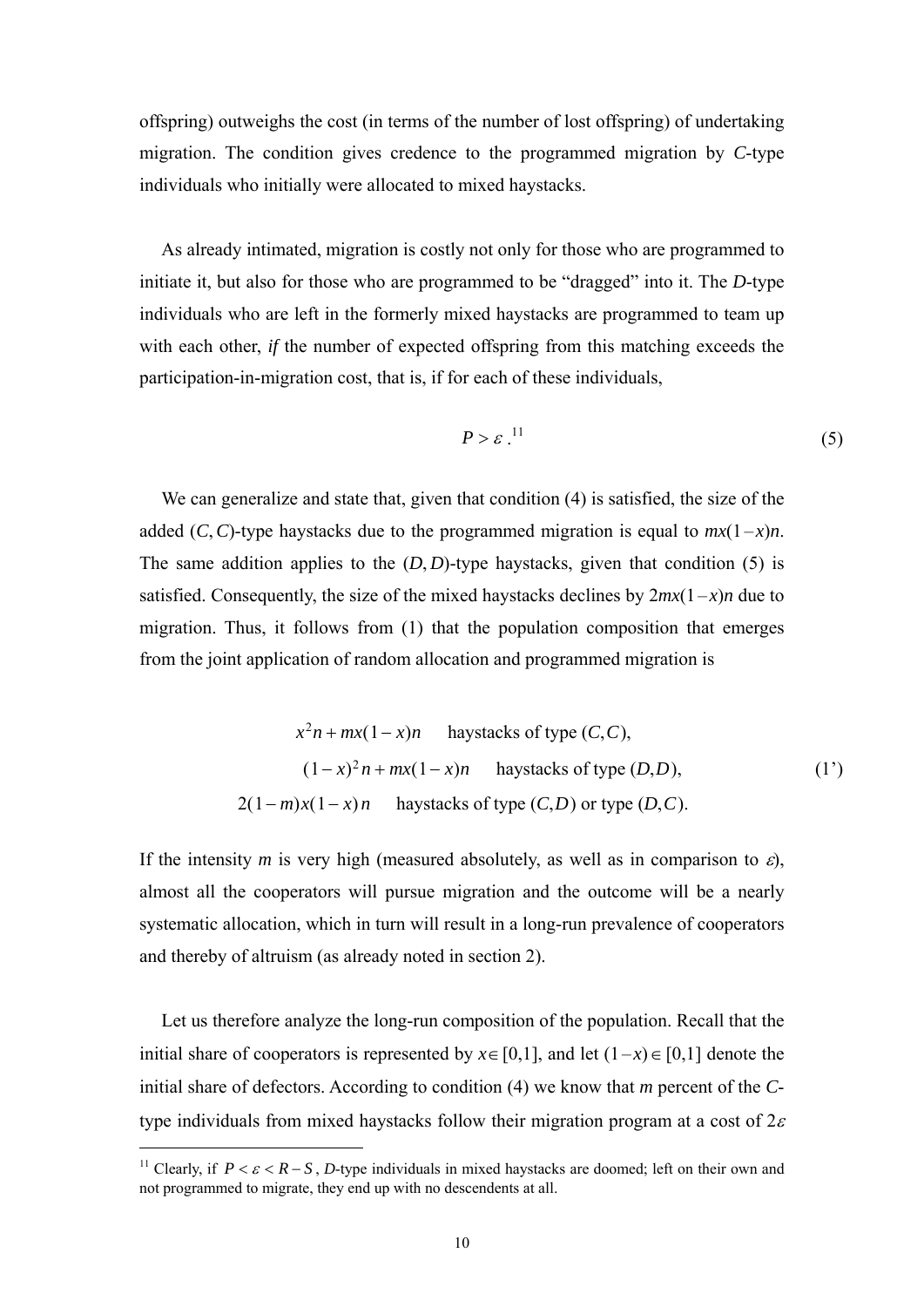(lost descendents) per successful pairing. Moreover, we know that whether an individual initiates migration or is "dragged" into migration, a participation-inmigration cost of  $2\varepsilon$  is associated with migration cum pairing. But since our interest is in the long-run prevalence of cooperation (which, to recall, becomes extinct in the absence of migration), we can abstract from the participation-in-migration cost incurred by defectors and assume that only *C*-type individuals have to bear the burden of participation-in-migration cost. Noting that in this extreme scenario cooperation can survive in the long run, we can maintain that the result also holds in general because assuming a zero-migration cost for the defectors is, of course, superior to them than any scenario in which a positive migration cost is assumed.

We then have from  $(1')$  that

$$
n[(x^{2} + mx(1-x))2R + 2(1-m)x(1-x)S - mx(1-x)2\varepsilon]
$$
\n(6)

new cooperators emerge and, similarly, that

$$
n[( (1-x)^2 + mx(1-x) ) 2P + 2(1-m)x(1-x)T ] \tag{7}
$$

new defectors emerge.12

Recalling that the old individuals die before dispersal time, we can calculate the ratio of the share of defectors to the share of cooperators in the next round (denoted by  $(1-x)' / x'$  as a function of the ratio of the share of defectors to the share of cooperators in the preceding round (denoted by  $(1-x)/x$ ):

$$
\frac{(1-x)'}{x'} = \frac{n[((1-x)^2 + mx(1-x))2P + 2(1-m)x(1-x)T]}{n[(x^2 + mx(1-x))2R + 2(1-m)x(1-x)S - mx(1-x)2\varepsilon]}
$$

$$
= \frac{1-x}{x} \cdot \frac{((1-x) + mx)P + (1-m)xT}{(x+m(1-x))R + (1-m)(1-x)S - m(1-x)\varepsilon}.
$$
(8)

We will expect this ratio to decline iff

<sup>&</sup>lt;sup>12</sup> If  $m = 1$  and  $\varepsilon = 0$ , the numbers of cooperators and defectors at dispersal time are as in Eq. (2).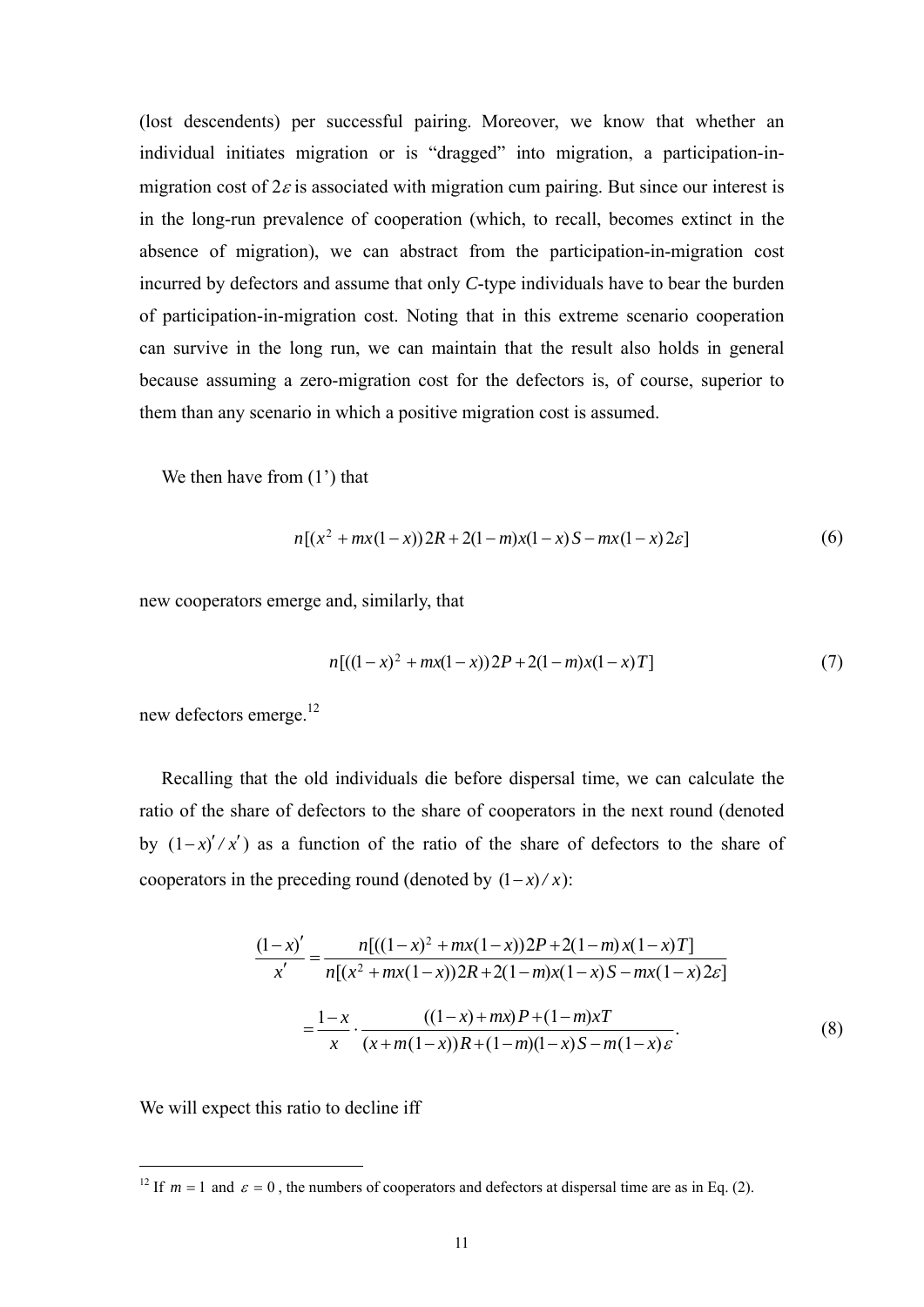$$
((1-x)+mx)P + (1-m)xT < (x+m(1-x))R + (1-m)(1-x)S - m(1-x)\varepsilon \Leftrightarrow
$$
  

$$
x \cdot [(1-m)T + mP - R] < (1-x) \cdot [(1-m)S + (R-\varepsilon)m - P] \Leftrightarrow
$$
  

$$
x \cdot A(m) < (1-x) \cdot B(m,\varepsilon),
$$
 (9)

where  $A(m) = (T - R) - (T - P)m$  and  $B(m, \varepsilon) = -(P - S) + (R - S - \varepsilon)m$  are both linear in *m*. However,  $A(m)$  is decreasing in *m*, whereas  $B(m, \varepsilon)$  is increasing in *m*, but decreasing in  $\varepsilon$ . Both  $A(m)$  and  $B(m,\varepsilon)$  cross zero and, in particular,  $A(m)=0$  for *m*  $\overline{F} = (T - R)/(T - P)$ , and  $B(\overline{m}, \varepsilon) = 0$  for  $\overline{m} = (P - S)/(R - S - \varepsilon)$ .

From the assumption regarding the payoffs of the prisoner's dilemma game and the "migration condition"  $R-S > \varepsilon$  (cf. Eq. (4)), it follows that <u>m</u> is positive. Furthermore, it is easy to show that  $m < \overline{m}$ . Indeed, for  $\varepsilon = 0$  the inequality  $m < \overline{m}$  is equivalent to the assumption that  $R-S>T-P$  (cf. Eq. (3)).<sup>13</sup> Since  $\overline{m}$  increases for a non-zero participation-in-migration cost,  $0 \le m \le \overline{m}$  always holds. Hence, the paths of  $A(m)$  and  $B(m,\varepsilon)$ , as a function of the migration technology *m*, are as depicted in Fig. 1. Their intersections with the abscissa yield three intervals for the measure of the migration technology *m*: (i) for small values of *m*  $A(m)$  is non-negative and  $B(m, \varepsilon)$  is negative, implying that (9) does not hold; (ii) for high values of  $m A(m)$  is negative and  $B(m, \varepsilon)$  is non-negative, implying that (9) definitely holds; and (iii) for medium values of *m* both  $A(m)$  and  $B(m, \varepsilon)$  are negative and (9) may hold, depending on the initial value of  $(1-x)/x$ .

 $^{13}R-S > T-P \Leftrightarrow R+P > T+S \Leftrightarrow (R+P)(R-P) > (T+S)(R-P) \Leftrightarrow R^2-P^2 > TR+SR-TP-P$  $SP \Leftrightarrow TP + PS - P^2 > TR + SR - R^2 \Leftrightarrow TP + PS - P^2 - TS > TR + SR - R^2 - TS \Leftrightarrow (T - P)(P - P^2 - TS)$  $(S) > (T-R)(R-S) \iff \frac{P-S}{R-S} > \frac{T-R}{T-P}$ *R S P S*  $\frac{-S}{-S} > \frac{T-R}{T-P}$ .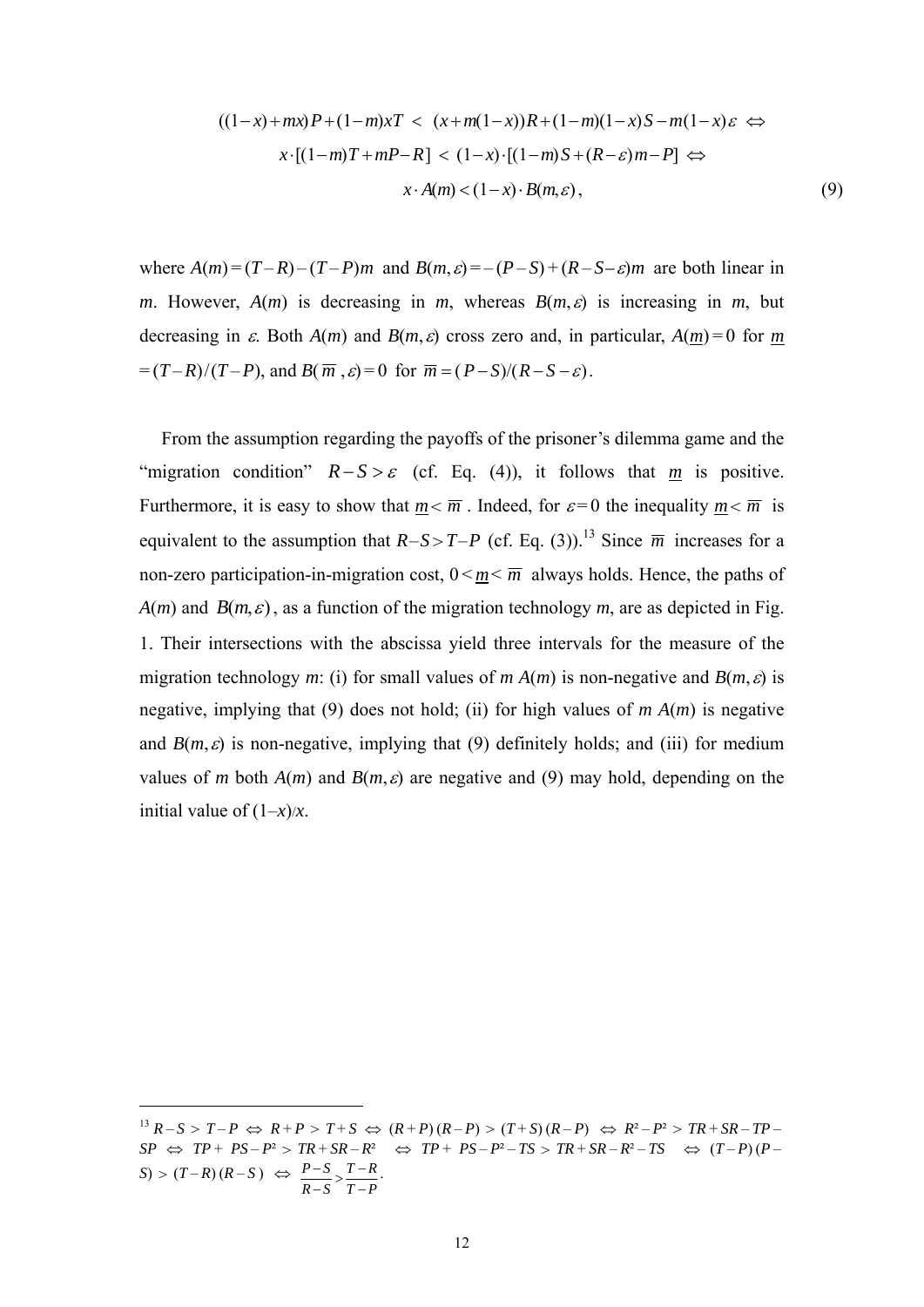

**Figure 1.** A diagrammatic representation of *A*(*m*) and *B*(*m*,ε), and of the long-run composition of the population

We designate these three intervals as "cases."

**Case 1**.  $m \in [0, m]$ . Irrespective of the initial ratio of the share of defectors to the share of cooperators,  $(1-x)/x$ , unless it is exactly zero, will rise and ultimately approach exponentially quickly infinity. Thus, the available technology of migration is too poor (*m* is too low) to accomplish the long-run survival of cooperation and altruism; eventually the entire population will consist of defectors.

**Case 2**.  $m \in [\overline{m}, 1]$ . Irrespective of the initial ratio of the share of defectors to the share of cooperators,  $(1-x)/x$ , unless it is infinity, will approach exponentially quickly zero. Thus, the available technology of migration is sufficient to accomplish the long-run survival of altruism; defectors will eventually become extinct and the entire population will consist of cooperators. Moreover, a higher cost of migration can only be outweighed by an even more advanced migration technology (an increased *m*) without affecting the long-run composition of the population. In terms of Fig. 1, this means that an increase in the cost ( $\varepsilon$  going up) shifts  $B(m,\varepsilon)$  downwards and thereby it shifts  $\overline{m}$  to the right, indicating that the "cooperators only" range, irrespective of the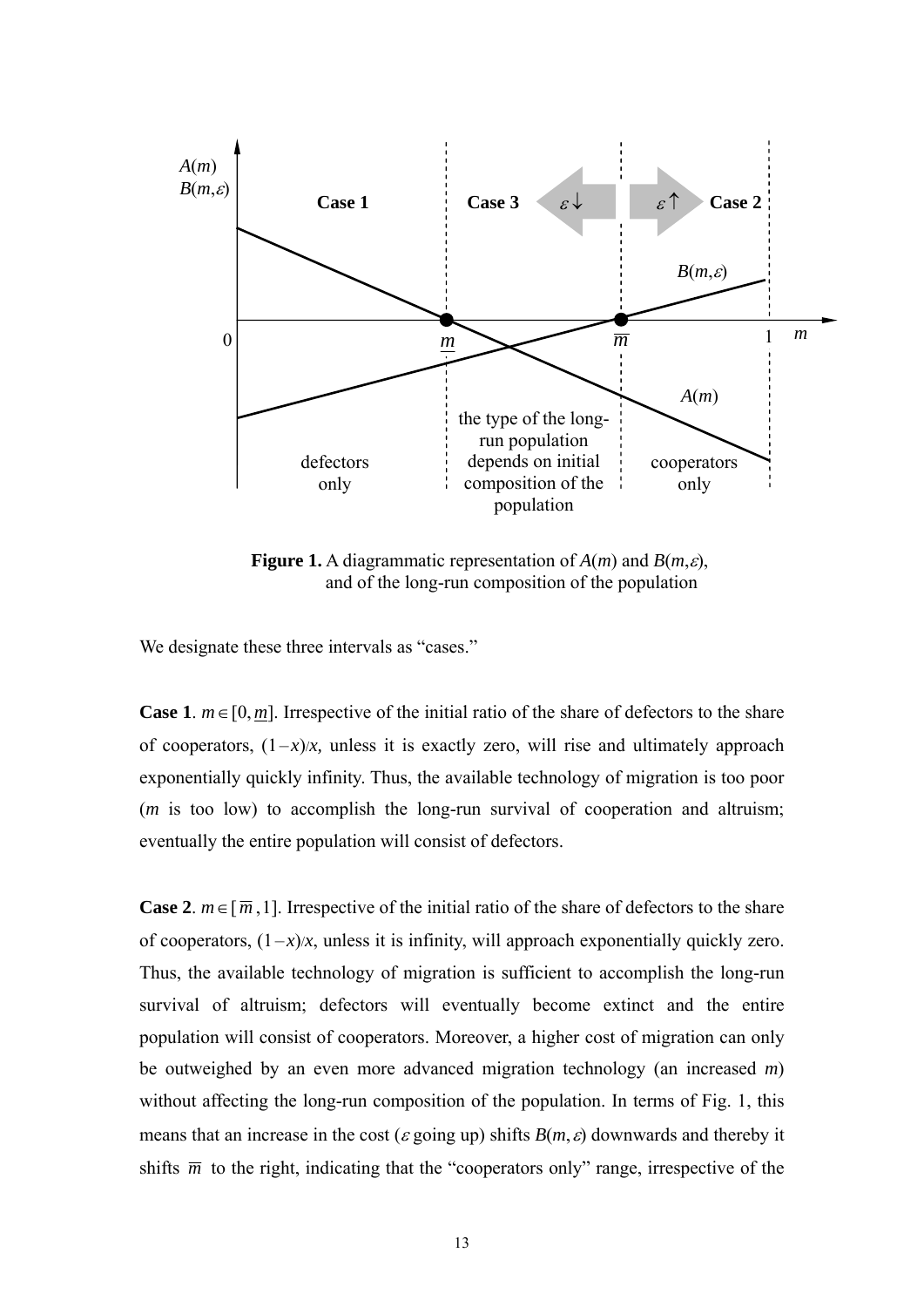initial ratio  $(1-x)/x$  (as a function of the migration technology level *m*), shrinks. A poorer migration technology (a smaller *m*) can be compensated by a lower migration cost without affecting the long-run outcomes. Note that the "cooperators only" interval exists as long as the cost of migration is sufficiently small, that is, as long as  $\varepsilon$ <R–*P*. In particular, this condition is equivalent to  $R-\varepsilon$ >*P*. In this case, even net of the cost of migration (*C*,*C*)-type haystacks reproduce "faster" than (*D*, *D*)-type haystacks.

**Case 3**.  $m \in (m, \overline{m})$ . We now have dependence on the initial ratio of the share of defectors to the share of cooperators  $(1-x)/x$ . We introduce

$$
\kappa = \frac{A(m)}{B(m,\varepsilon)} = \frac{(T-R) - (T-P)m}{-(P-S) + (R-S-\varepsilon)m} > 0 \text{ for } m \in (\underline{m}, \overline{m}).
$$
 (10)

We then have the following explicit **Case 3** rule:

 $\overline{a}$ 

- If initially  $(1-x)/x < \kappa$ , then in the long run, the population will consist entirely of cooperators.
- If initially  $(1-x)/x > \kappa$ , then in the long run, the population will consist entirely of defectors.14

Thus, an all-cooperator population is able to hold up for the intermediate range of the migration technology  $m \in (m, \overline{m})$ , as long as the initial defector-to-cooperator ratio,  $(1-x)/x$ , is below the threshold level,  $\kappa$ , which is given in (10) and depends (among other parameters) on the cost of migration,  $\varepsilon$ . When migration becomes less costly, the threshold ratio increases as  $\varepsilon$  falls ( $\partial \kappa / \partial \varepsilon < 0$ ), rendering the survival of cooperators more likely. Alternatively, in an all-cooperator population, if an invasion by a very small fraction of defectors occurs then only a fraction  $m > m$  of cooperators needs to migrate to ensure that the all-cooperator population survives. In this case,

<sup>&</sup>lt;sup>14</sup> If it so happens that initially  $(1-x)/x = \kappa$ , then this is an unstable equilibrium point; this exact value of the ratio will remain constant, but once it is perturbed by some external shock, it will approach exponentially quickly either zero or infinity, depending on the sign of the shock. Note, however, that  $(1-x)/x = \kappa$  is not a special case of (9).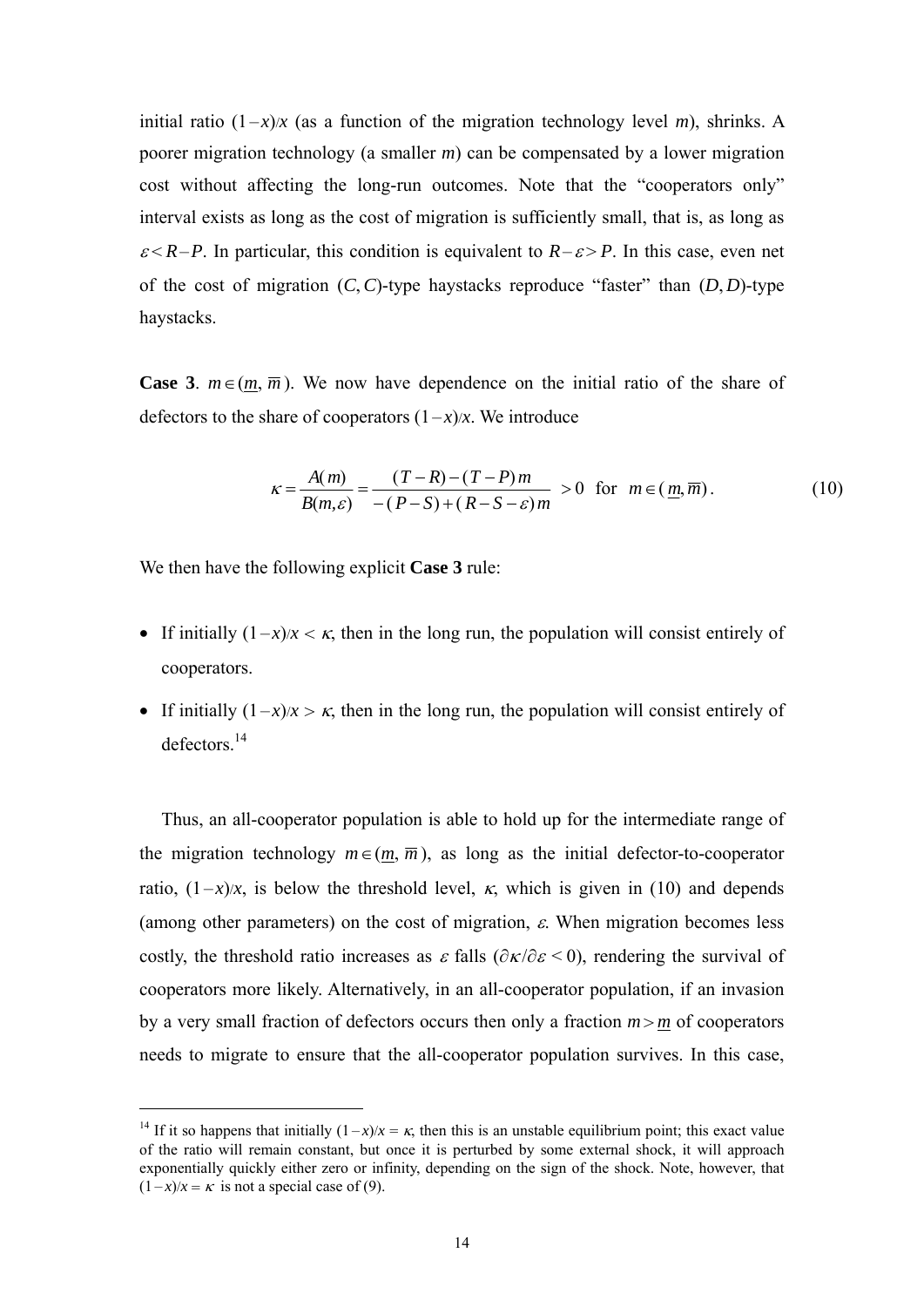what the cooperators who are programmed to migrate (by the presence of the invading defectors) will lose in terms of their descendants, will be well compensated for by their migration-ensuing gains of descendants so that, on the whole, cooperators will reproduce at a faster rate than the invading defectors and hence the overall "fitness" of a population that consists only of cooperators is assured. Put differently, under a migration technology of  $m > m$ , an all-cooperator population is stable.

#### **4. Concluding comments**

A mutation that, say, instills a taste or a proclivity for migration in cooperating individuals (or even in both types of individuals under the condition  $R-S>T-P$ ) is likely to be sustained if, as a consequence of carrying the mutation, the carrier's likelihood of dynastic survival is enhanced (Falk and Stark 2001). In the long run then, the (initially heterogeneous) population will consist only of cooperators who are hard-wired with a taste for migration. A proclivity to engage in migration that was critical to the cooperator's ability to fend off extinction and that conferred an evolutionary advantage over the millennia that constitute the long run, is unlikely to dissipate swiftly.

Why will a population consisting only of cooperators have a survival edge over a population consisting only of defectors? In a related paper (Stark 1998) it was shown how, in a setting in which nature is an additional player, the presence of a defector in a community, combined with a bad state of nature, leads to extinction, whereas an allcooperator community is not so doomed. In the present setting too, an all-cooperator population has a survival edge over an all-defector population. When nature plays a role, a bad state of nature can wipe out a large number of individuals. In such a circumstance, by the mere fact that  $R > P$ , more individuals will always survive in an all-cooperator population than in an all-defector population.

The possibility of migration in a haystack-type model has been explicitly acknowledged before. In a study of the evolution of altruism in the haystack-type model (Wilson 1987, p. 1070) the author writes: "Groups usually are initiated by more than one individual, and migration between groups takes place prior to global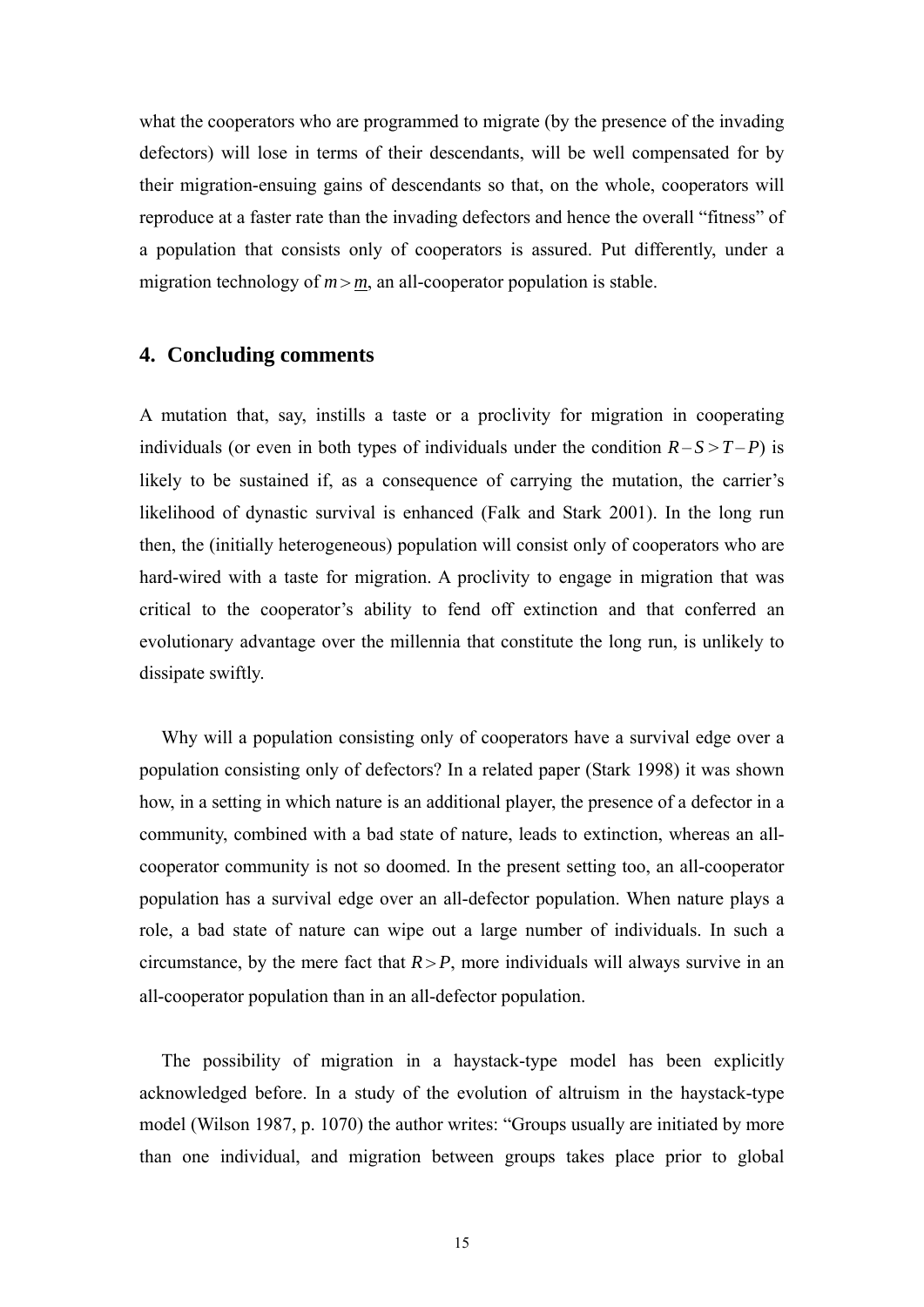dispersal." Equally noteworthy is the conclusion that follows: "These events decrease the conditions for the evolution of altruism." Interpreting altruism as playing "cooperate" in a single-shot prisoner's dilemma game (cf. Bergstrom and Stark 1993), the present paper predicts an outcome that is the opposite of the outcome predicted by Wilson. Similarly, upon reviewing several versions of the haystack-type model Bergstrom (2002, p. 77) concludes: "For some parameter values, a population of cooperators will be sustained in equilibrium. This is more likely if the migration rate [between haystacks] is relatively small." We have shown that migration can be sensibly modeled, such that the opposite may hold.

Moreover, we hint at the idea that if the evolutionary edge of programmed migration, as modeled in this paper, can translate into a genetic disposition, that is, into an inclination to migrate as a trait, then the role and prominence of economic variables in explaining and accounting for migration behavior could be reduced somewhat (as if in the presence of biology, economics may need to bow its head somewhat). In this case, the wellbeing of human populations can be attributed to a variation in the incidence of migration-induced cooperation. We conjecture that the variation in the proclivities of populations to engage in migration might be attributed to a past evolutionary process that conferred upon some populations an advantage emanating from engagement in migration while less so, or not at all, upon other populations. A study of the role of variables other than the wage differential and pecuniary costs - such as the historical legacy of migration - in explaining present-day migration is at the frontiers of research on migration and economic well-being, and an intriguing topic for further research.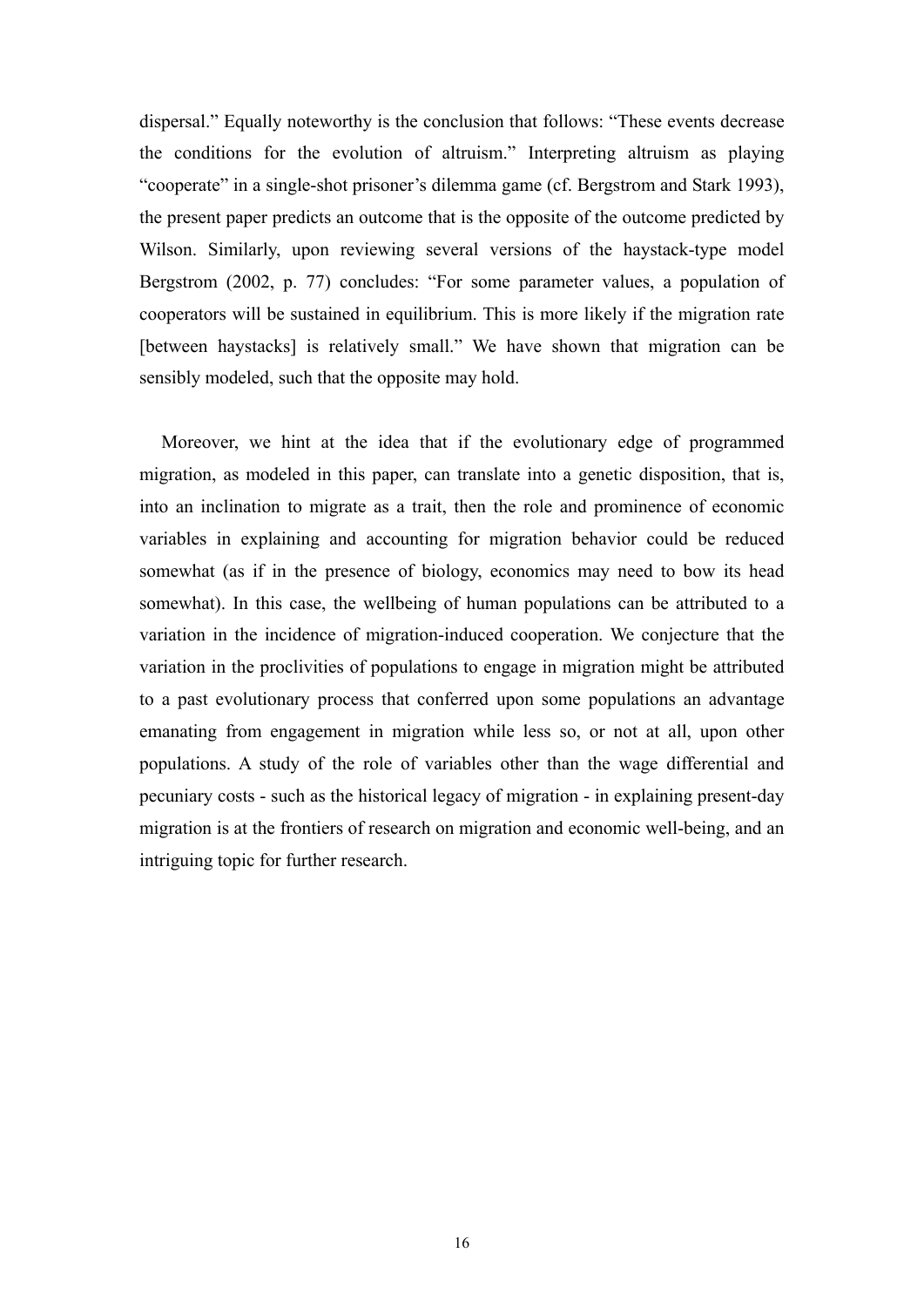### **References**

- Arce, Daniel G. (2006) "Taking corporate culture seriously: group effects in the trust game," *Southern Economic Journal* 73, pp. 27-36.
- Bergstrom, Theodore C. (2002) "Evolution of social behavior: individual and group selection," *Journal of Economic Perspectives* 16, pp. 67-88.
- Bergstrom, Theodore C. (2003a) "Group selection and randomness: reply," *Journal of Economic Perspectives* 17, pp. 211-212.
- Bergstrom, Theodore C. (2003b) "The algebra of assortative encounters and the evolution of cooperation," *International Game Theory Review* 5(3), pp. 211-228.
- Bergstrom, Theodore C., and Stark, Oded (1993) "How altruism can prevail in an evolutionary environment," *American Economic Review* 83, pp. 149-155.
- Cohen, D., and Eshel, I. (1976) "On the founder effect and the evolution of altruistic traits," *Theoretical Population Biology* 10, pp. 276-302.
- Cooper, Ben, and Wallace, Chris (2004) "Group selection and the evolution of altruism," *Oxford Economic Papers* 56, pp. 307-330.
- Falk, Ita, and Stark, Oded (2001) "Dynasties and destiny: the roles of altruism and impatience in the evolution of consumption and bequests," *Economica* 68, pp. 505-518.
- Flood, Merrill M. (1958) "Some experimental games," *Management Science* 5, pp. 5- 26.
- Henrich, Joseph (2004) "Cultural group selection, coevolutionary processes and largescale cooperation," *Journal of Economic Behavior and Organization* 53, pp. 3-35.
- Maynard Smith, John (1964) "Group selection and kin selection," *Nature* 201, pp. 1145-1147.
- Maynard Smith, John (1993) *The theory of evolution,* Cambridge: Cambridge University Press.
- Sober, Elliott, and Wilson, David S. (1998) *Unto others: the evolution and psychology of unselfish behavior*, Cambridge, MA: Harvard University Press.
- Stark, Oded (1998) "On the economics of vanishing," *Economics Letters* 61, pp. 261- 266.
- Stark, Oded (1999) "Siblings, strangers, and the surge of altruism," *Economics Letters* 65, pp. 135-142.

Weibull, Jörgen (1995) *Evolutionary game theory*, Cambridge, MA: MIT Press.